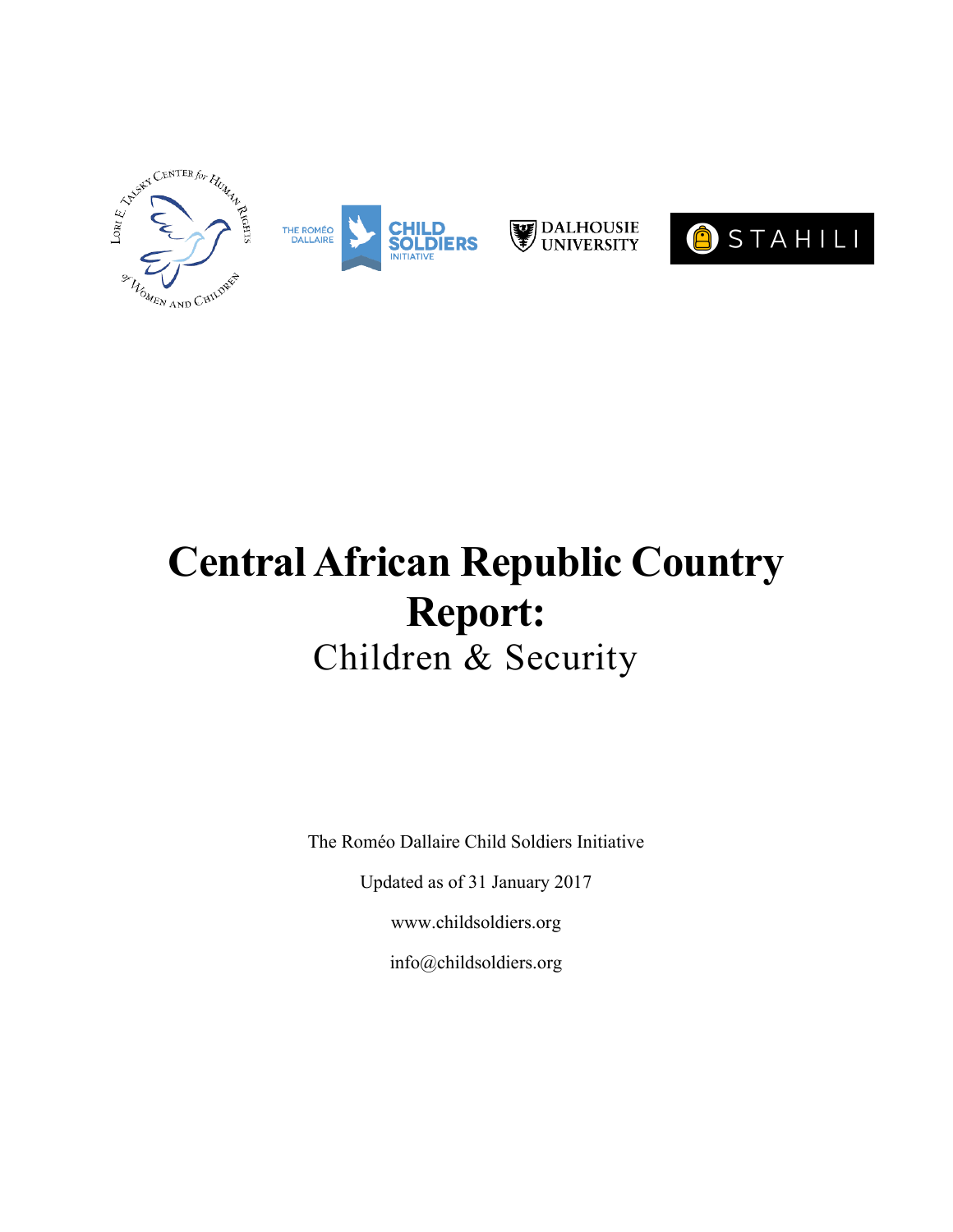





### **TABLE OF CONTENTS**

| African-led International Support Mission to the Central African Republic (MISCA) 12    |  |
|-----------------------------------------------------------------------------------------|--|
| United Nations Integrated Peacebuilding Office in the Central African Republic (BINUCA) |  |
|                                                                                         |  |
|                                                                                         |  |
|                                                                                         |  |
|                                                                                         |  |
|                                                                                         |  |
|                                                                                         |  |
|                                                                                         |  |
|                                                                                         |  |
|                                                                                         |  |
|                                                                                         |  |
|                                                                                         |  |
|                                                                                         |  |
|                                                                                         |  |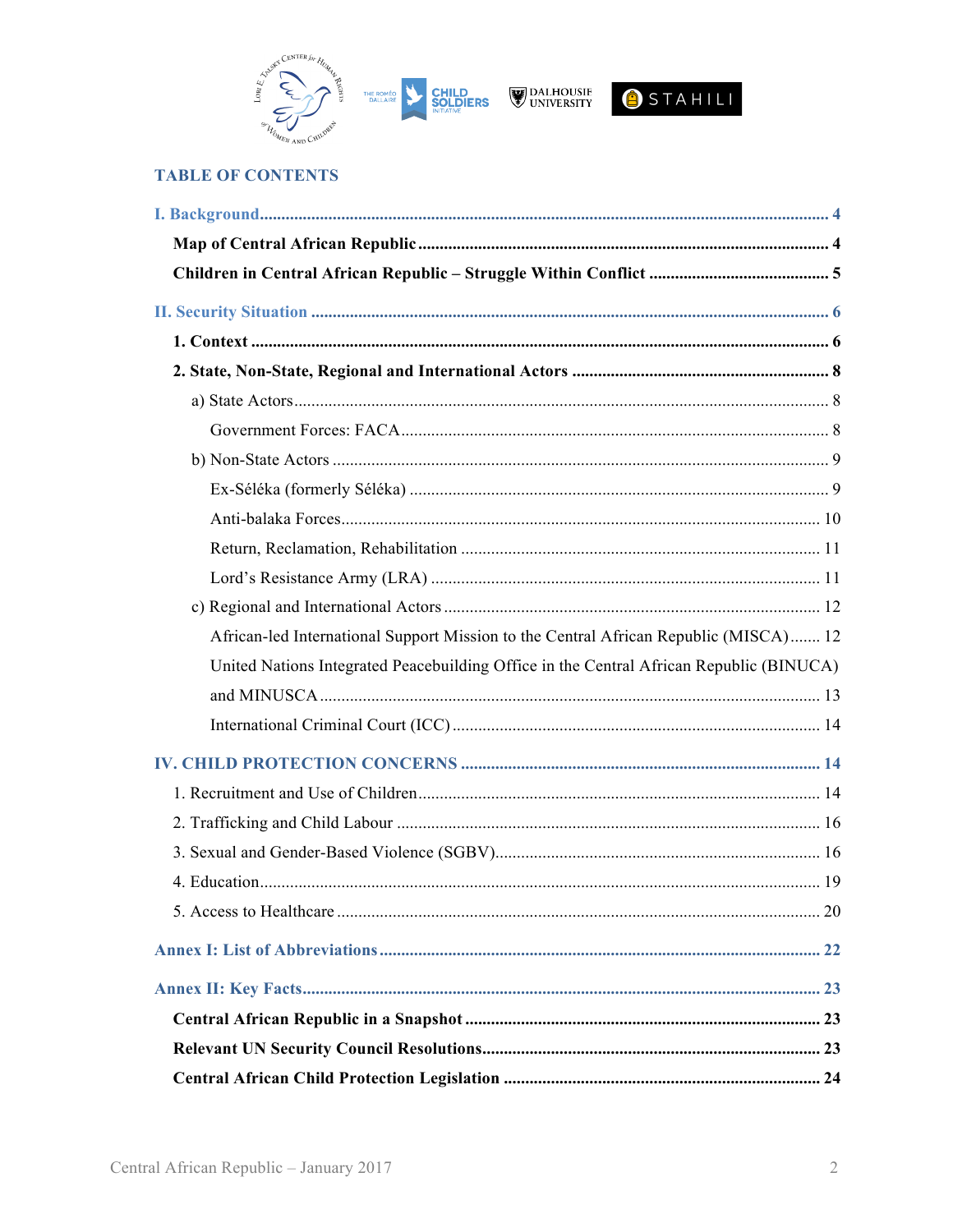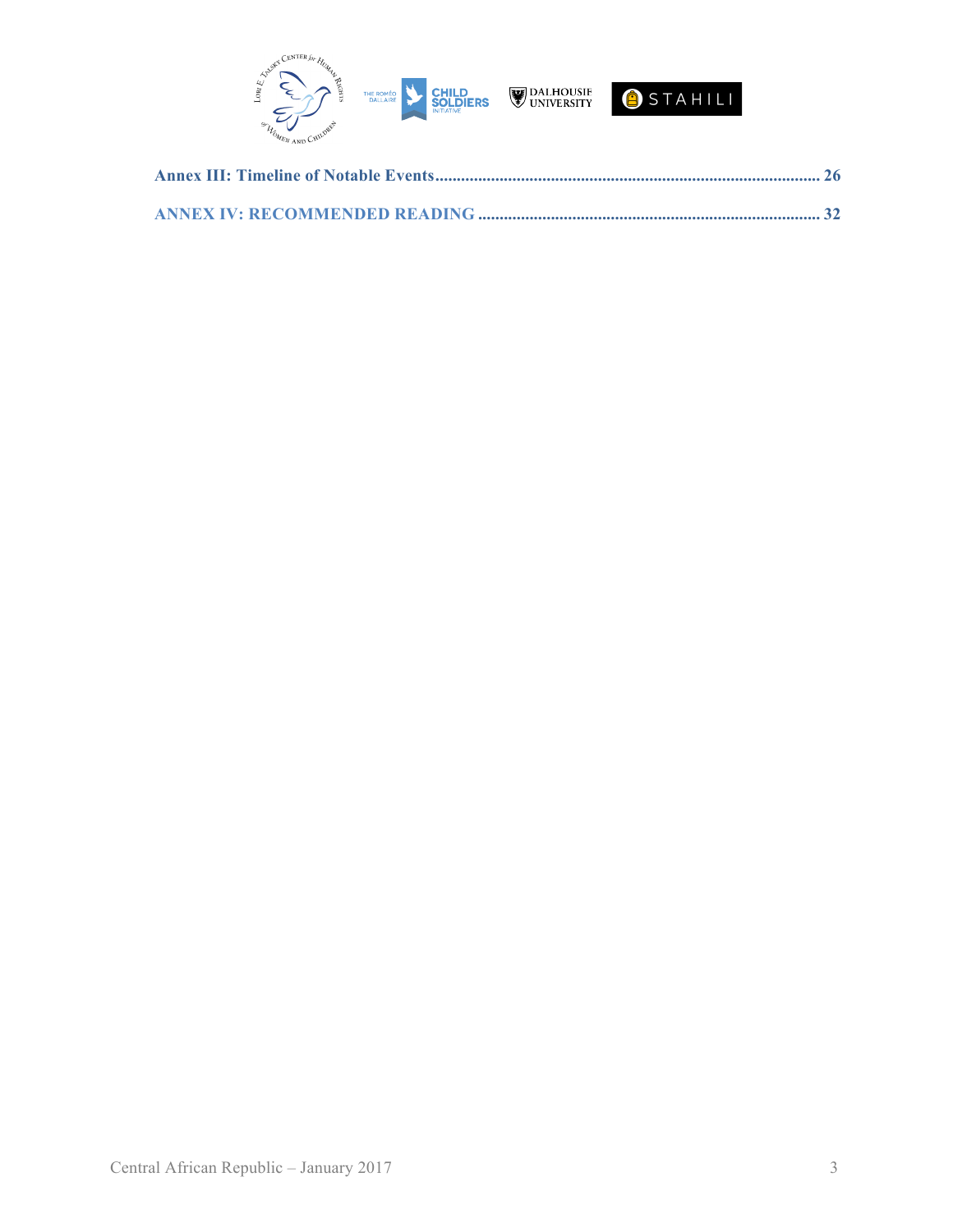

# **I. BACKGROUND**

# **Map of Central African Republic<sup>1</sup>**



<sup>&</sup>lt;sup>1</sup> Central Intelligence Agency, 'Central African Republic', available https://www.cia.gov/library/publications/theworld-factbook/geos/ct.html accessed 29 January 2017.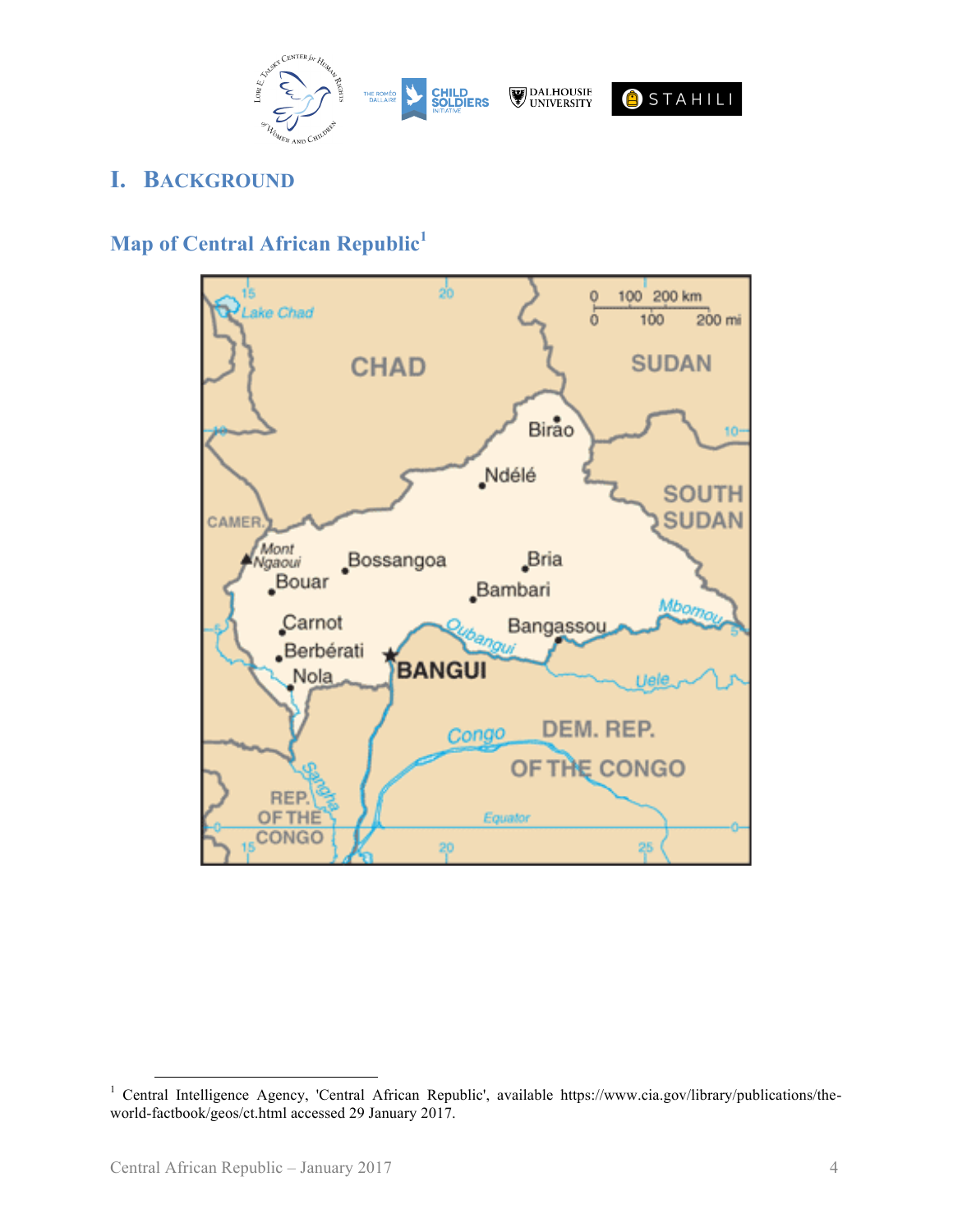

# **Children in Central African Republic – Struggle Within Conflict**

Insecurity in Central African Republic (CAR), marked by rebellions, coups and inter-ethnic fighting over the last three decades, has greatly impacted children, hampered development, and caused the deterioration of the basic social and economic infrastructure in the country. The situation in CAR remains of concern as widespread attacks on civilians, greatly impacting children, continue despite the fact that violence between Séléka rebels and the anti-balaka militia is decreasing.<sup>2</sup> All parties to the conflict, including government forces, ex-Séléka factions, anti-Balaka, and other unidentified armed men, are alleged to have committed serious violations of international human rights and humanitarian law against children.<sup>3</sup>

Children continue to be killed in CAR as a result of conflict. A new outbreak of violence in September 2015 critically affected children. In 2015, the United Nations (UN) documented the killing of 62 children and the maiming of 185, mostly during this outbreak of violence. Children have also been used and recruited by armed forces. In 2016, 13,000 children were associated with armed groups. <sup>4</sup> Children have further suffered sexual and gender-based violence (SGBV), with 70 cases documented in 2015. Incidents of SGBV were attributed, despite the difficulties in obtaining verified information, to the ex-Séléka faction, anti-balaka elements, and peacekeepers.

Some 2.2 million people are estimated to be in need of humanitarian assistance, half of whom are children.<sup>5</sup> At the end of 2016, it was estimated that 420,000 people were internally displaced and an additional 453,000 people had sought refugee in neighbouring countries. The situation remains dire for children. One in every two children is affected by stunting, and some 139 in every 1,000 children born die before their fifth birthday.<sup>6</sup>

 <sup>2</sup> UNOCHA, 'About CAR', available http://www.unocha.org/car/about-ocha-car/about-ocha-car accessed <sup>29</sup> January 2017.

<sup>&</sup>lt;sup>3</sup> United Nations Security Council, 'Report of the Secretary-General on children and armed conflict in the Central African Republic', UN Doc. S/2016/133 (12 February 2016) ('February 2016 SG Children and Armed Conflict in CAR Report'), para. 16. See International Criminal Court, 'Situation in the Central African Republic II: Article 53(1) Report Executive Summary' (24 September 2014), available https://www.icc-cpi.int/iccdocs/otp/SAS-CARII-Art53-

<sup>1-</sup>Executive-Summary-24Sept2014-Eng.pdf accessed <sup>29</sup> January <sup>2017</sup> ('ICC Situation in CAR'). <sup>4</sup> UNOCHA, '2017 Humanitarian Needs Overview: Central African Republic' (October 2016), available https://www.humanitarianresponse.info/system/files/documents/files/rca\_ocha\_171123\_hno\_french.pdf accessed

<sup>&</sup>lt;sup>5</sup> UNICEF, Central African Republic, available https://www.unicef.org/appeals/car.html accessed 29 January 2017 ('UNICEF CAR').

 $6$  UNICEF CAR; 2017 HNO.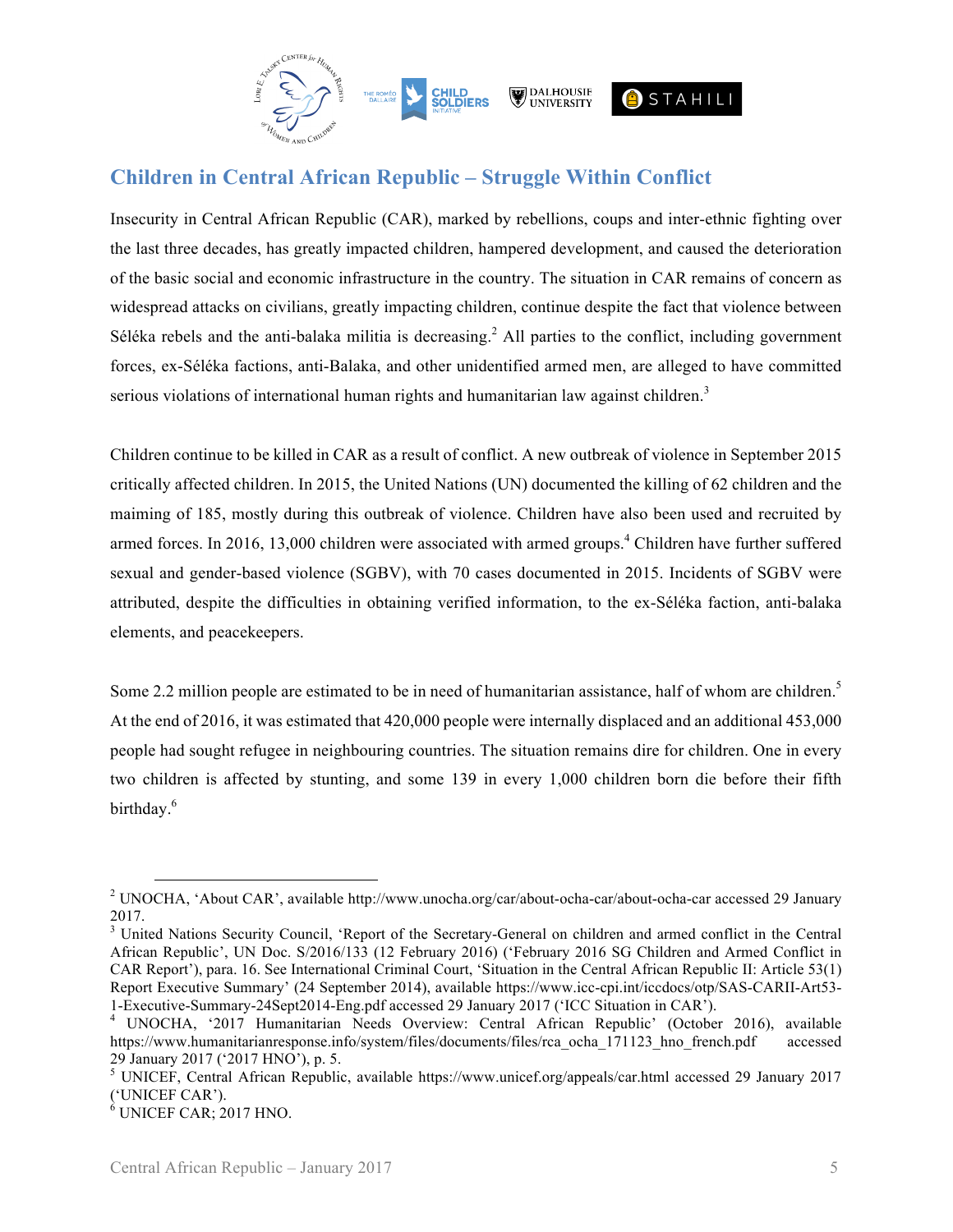

# **II. SECURITY SITUATION**

### **1. Context**

CAR is a former French colony, located in the centre of the African content. It gained independence in the early sixties and has a long history of coups and authoritarian rule. Following independence, the country has faced decades of political instability and violence, which contributed to it becoming one of the world's poorest countries. Years of violence have created deep ethnic and religious cleavages.

Political instability and cycles of conflict have plagued CAR since 2001, when General François Bozizé ousted President Patassé. Following a further military coup in 2003, Bozizé was elected President in 2005 after a two-year transition period. However, discontent grew in the northeast and northwest of CAR as armed groups dissatisfied with the security and development situation in their respective regions emerged.<sup>7</sup> Bozizé was re-elected in 2011, only to be ousted in 2013 by the Muslim-dominated armed rebel coalition known as Séléka, made up of various existing armed groups who were dissatisfied with the Bozizé regime. In 2013, Séléka's leader, Michel Djotodia, proclaimed himself President of CAR.<sup>8</sup> A transitional government was established, but conflict took on increasingly sectarian overtones by December 2013, as the anti-balaka movement took up arms and inter-communal clashes erupted again in and around Bangui.<sup>9</sup> The Muslim population was increasingly victim of revenge attacks by predominantly Christian militias and allied residents.

Séléka forces continued to expand their control over CAR, committing crimes against civilians so as to suppress resistance.<sup>10</sup> Although Séléka was soon disbanded by President Djotodia in response to growing criticism for human rights abuses, it continued to exist *de facto:* its members integrated into the Central African Armed Forces/*Forces armées Centrafricaines* (FACA), and crimes continued to be perpetrated against civilians.<sup>11</sup> Séléka's rule generated armed resistance and the formation of predominantly Christian

<sup>&</sup>lt;sup>7</sup> ICC Situation in CAR, para. 9.<br><sup>8</sup> United Nations Security Council, 'Letter dated 19 December 2014 from the Secretary-General addressed to the President of the Security Council transmitting the final report of the International Commission of Inquiry on the Central

African Republic', UN Doc. S/2014/928 (22 December 2014) ('December 2014 COI Report'), para. 26. 9 Amnesty International, 'Central African Republic: Ethnic cleansing and sectarian killings' (12 February 2014), available https://www.amnesty.org/en/latest/news/2014/02/central-african-republic-ethnic-cleansing-sectarianviolence/ accessed 29 January 2017 ('Amnesty International CAR Ethnic cleansing').<br><sup>10</sup> ICC Situation in CAR, para. 11.<br><sup>11</sup> ICC Situation in CAR, para. 11.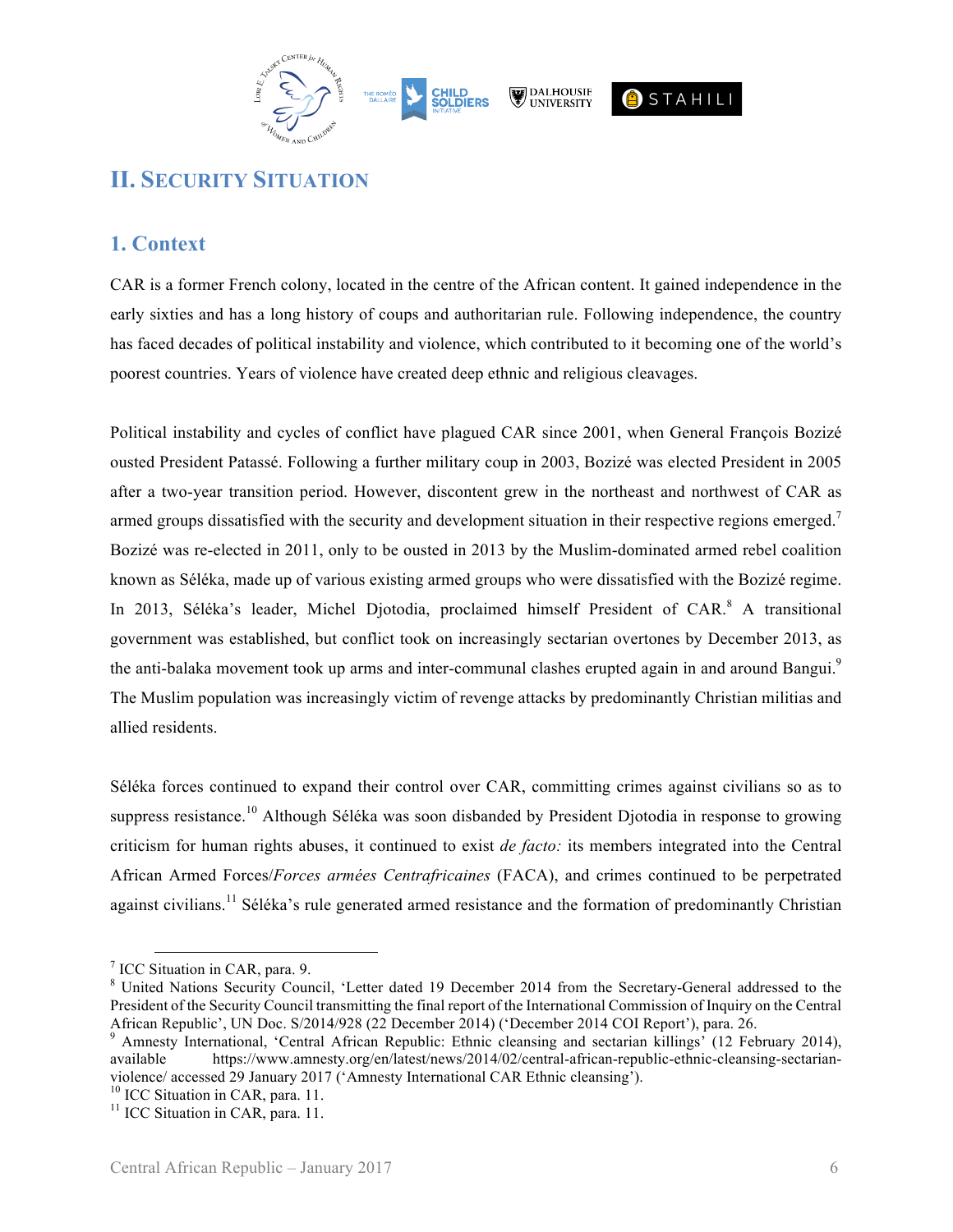

'anti-balaka' militias.<sup>12</sup> The conflict subsequently escalated to sectarian violence, with civilians being targeted on the basis of their religion and ethnicity.<sup>13</sup>

From early 2014 onwards, violence in CAR was marked by attacks on civilians, mass killings, and widespread destruction of property.<sup>14</sup> The anti-balaka began coordinated attacks targeting Muslims in retaliation for abuses by the Séléka group, which drove thousands of Muslims to flee the country.<sup>15</sup> The anti-balaka forces' brutality included cutting the throats of Muslim civilians, public lynching, mutilations, and setting bodies on fire.<sup>16</sup> Many human rights organisations spoke out against what many have an alleged to be an ethnic cleansing campaign against the Muslim population in CAR.<sup>17</sup> At the peak of the unrest, hundreds of thousands of people were displaced.<sup>18</sup> President Djotodia was forced to resign in January 2014 and an interim president was elected by a transitional government which had been put in place a few months earlier.<sup>19</sup> In July 2014, a ceasefire was reached between Séléka and anti-balaka, and in September 2014, the United Nations Multidimensonal Integrated Stabilization Mission in the Central African Republic  $(MINUSCA)$  was deployed.<sup>20</sup> Despite these efforts, instability continued, leading the transitional government to organise the Bangui Forum for National Reconciliation in May 2015.<sup>21</sup> The result was the signing of an agreement between several militias and the transitional government for disarmament and demobilisation.<sup>22</sup> A new constitution was approved in December 2015 and elections were held in early 2016, eventually leading to the election of Faustin Archange Touadéra as president.<sup>23</sup>

Despite the peaceful transition of power following president Touadéra's election, the country remains unstable, with serious human rights violations.<sup>24</sup> The situation has particularly deteriorated since summer 2016. The government of President Touadera has limited control outside the capital Bangui and violence

<sup>&</sup>lt;sup>12</sup> ICC Situation in CAR, paras. 11-12; Human Rights Watch, 'Central African Republic: Muslims Forced to Flee' (12) February 2014), available https://www.hrw.org/news/2014/02/12/central-african-republic-muslims-forced-flee,

accessed 29 January 2017 ('HRW Muslims Forced to Flee').<br><sup>14</sup> DCC Situation in CAR, paras. 12-13.<br><sup>15</sup> Hexember 2014 COI Report, para. 28.<br><sup>15</sup> HRW Muslims Forced to Flee.<br><sup>16</sup> HRW Muslims Forced to Flee.<br><sup>17</sup> Amnesty Inte UN Doc. S/2016/305 (1 April 2016), para. 8.

<sup>24</sup> Human Rights Watch, 'World Report 2017: Events of 2016' (2017) ('2017 Human Rights Watch Report')*,* p. 175.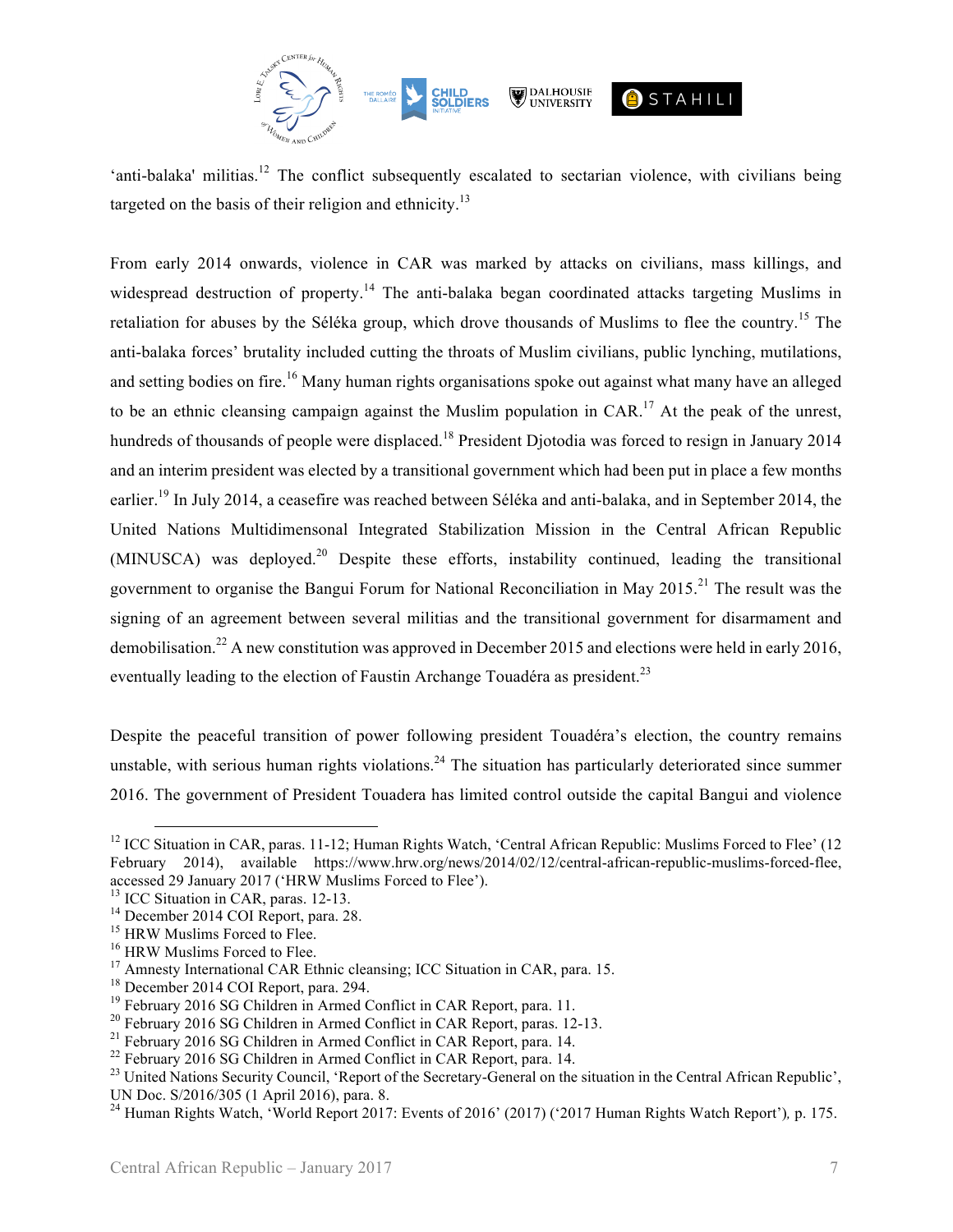

among ex-Séléka factions and between anti-Balaka and ex-Séléka has become widespread since September 2016. Fighting between ex-Séléka factions in November 2016 resulted in 85 civilians killed, 76 wounded and nearly 11,000 displaced from the town of Bria. Armed groups also occupied hospital buildings. Further to this, on 24 October 2016, an anti-government and anti-MINUSCA protest turned violent, resulting in the death of four civilians and leaving 14 injured, including five peace keepers.<sup>25</sup> In addition, in January 2017 one Bangladeshi peacekeeper was killed in an ambush, although the perpetrator is unknown.<sup>26</sup>

Beyond its own internal conflicts, spillover violence from neighbouring Darfur has affected the north of the country, while in the south, the Ugandan rebel group known as the Lord's Resistance Army (LRA) has entered the country through the Democratic Republic of Congo (DRC), and terrorised civilians.

### **2. State, Non-State, Regional and International Actors**

### **a) State Actors**

### **Government Forces: FACA (***Forces armées Centrafricaines***)**

FACA is the main security forces of CAR.<sup>27</sup> Under president Bozizé, it was estimated at about 8,000 troops and was dominated by the Gbaya tribe (residing mainly in the northeast of the country).<sup>28</sup> Recently, FACA has become more of a menace to the population than a guarantor of its security, and is feared for its brutality and gross human rights abuses, committed with impunity.<sup>29</sup> However, its presence is rather limited beyond the capital Bangui.<sup>30</sup> When President Djotodia declared the dissolution of Séléka, several thousand former-Séléka members were integrated into the FACA by decree.<sup>31</sup> Simultaneously, numerous former-FACA members joined the ranks of the anti-balaka factions.<sup>32</sup> With the takeover of the government by Séléka, the FACA is said to have ceased to exist, with Séléka forces becoming the de facto state forces.<sup>33</sup>

<sup>&</sup>lt;sup>25</sup> 'Security Council Report, 'January 2017 Monthly Forecast: Central African Republic' (28 December 2016), available http://www.securitycouncilreport.org/monthly-forecast/2017-01/central\_african\_republic\_19.php accessed 29 January 2017.

<sup>&</sup>lt;sup>26</sup> UN News Centre, 'UN condemns deadly ambush that leaves one 'blue helmet' dead in Central African Republic' (7 January 2017), http://www.un.org/apps/news/story.asp?NewsID=55923#.WItGG3eZPdR accessed 29 January 2017.<br><sup>27</sup> December 2014 COI Report, para. 115.

<sup>&</sup>lt;sup>28</sup> December 2014 COI Report, para. 115.<br><sup>29</sup> December 2014 COI Reoprt, paras. 115-166.<br><sup>30</sup> IRIN, 'Armed Groups in CAR' (17 September 2014), available http://www.irinnews.org/report/100623/armedgroups-car accessed 29 January 2017.<br><sup>31</sup> ICC Situation in CAR, para. 11.<br><sup>32</sup> ICC Situation in CAR, para. 12.<br><sup>33</sup> December 2014 COI Report, paras. 94-95, 171.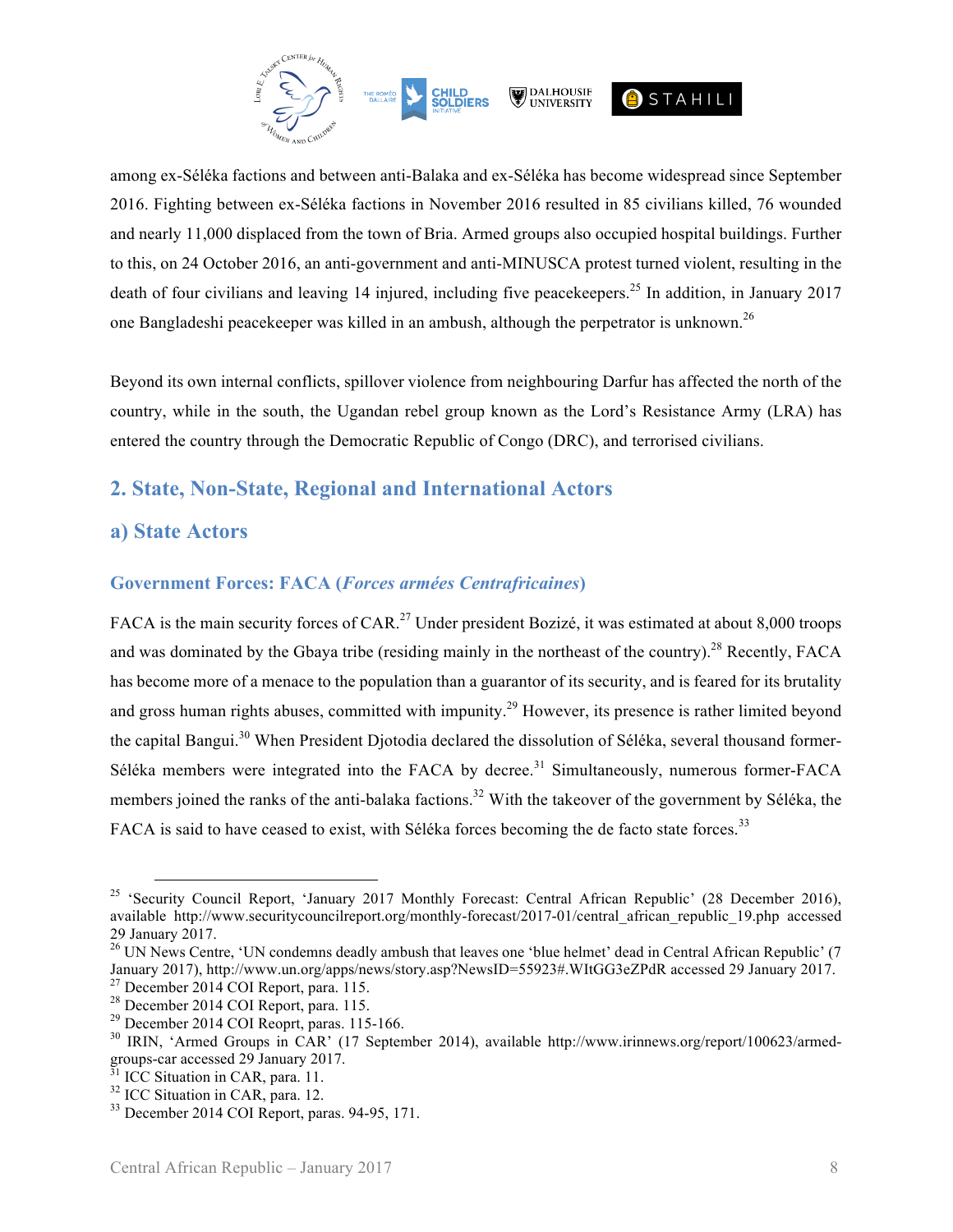

Government forces have allegedly perpetrated crimes and violations including extrajudicial killings, arbitrary arrests and illegal detention, as well as torture, carried out in facilities such as the Central Crime Control Centre, and other detention facilities. There is also evidence of enforced disappearances, theft, confiscation of property, and incitement to ethnic hatred and to commit crimes.<sup>34</sup>

### **b) Non-State Actors**

### **Ex-Séléka (formerly Séléka)**

Ex-Séléka is comprised of several Islamic rebel groups and is backed by armed mercenary fighters from Chad and Sudan.35 Originally, the Séléka coalition's ideology called for respect and the inclusion of political dialogue, but violations of human rights and international human rights law by Séléka have been widely reported since the beginning of the conflict. The coalition called Séléka was established in late 2012 following the discontent of the north-eastern population against president Bozizé. It also resulted from the abandonment of the region by the central government and the growing influence of Chad and Sudan. Séléka launched its first attacks in the northern part of the country in December 2012 and advanced toward Bangui, eventually overthrowing President Bozizé in 2013, forcing him to flee. Since 2013 and its disbandment, Séléka have become the *de facto* armed forces of the new regime.<sup>36</sup> The elements of the armed group that remain active are now commonly referred to as 'ex-Séléka'.

After Djotodia's resignation in January 2014, the ex-Séléka forces imploded into several rival movements: the Union for Peace in the Central African Republic (UPC), led by Ali; the Popular Front for the Rebirth of Central African Republic (FPRC), led by Nourredin Adam and supported by Djotodia; the Patriotic Rally for the Renewal of Central African Republic, led by Djono Ahaba and Zacharia Damane; the Reformed Séléka for Peace and Justice, led by Moussa Dhaffane; and the Patriotic Movement for the Central African Republic (MPC).<sup>37</sup> The estimated number of ex-Séléka fighters varies greatly. It is unclear how many individuals are associated with ex-Séléka.

<sup>&</sup>lt;sup>34</sup> December 2014 COI Report, paras. 116, 117-166.<br><sup>35</sup> ICC Situation in CAR, para. 9.<br><sup>36</sup> ICC Situation in CAR, para. 11.<br><sup>37</sup> International Crisis Group, 'Central African Republic: The Roots of Violence' (21 September https://d2071andvip0wj.cloudfront.net/230-central-african-republic-the-roots-of-violence.pdf accessed 29 January 2017 ('CAR The Roots of Violence'), p. 7.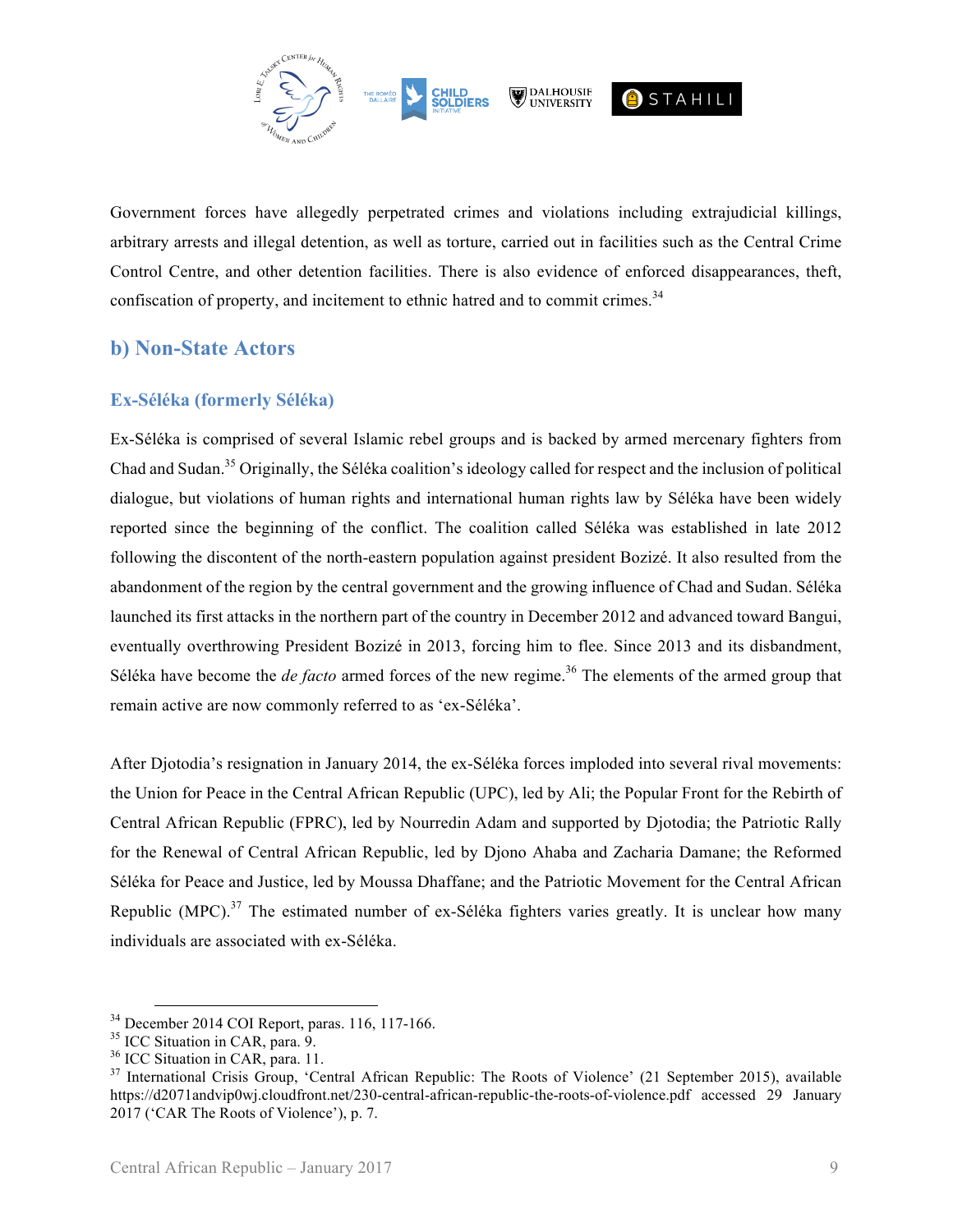

Numerous reports reveal that a number of human rights violations have been perpetrated against children by this alliance, including murder, sexual violence, and the recruitment and use of children under the age of 15.<sup>38</sup> In 2015, the UN reported the recruitment of 13 children by the ex-Séléka faction, UPC.<sup>39</sup> Further, the United Nations has been collecting reports indicating that this group commits violations that include extrajudicial executions, attacks on civilian and protected objects, torture, and other forms of ill-treatment, as well as arbitrary arrest and illegal detention.<sup>40</sup>

### CASE STUDY – Children and the Séléka<sup>41</sup>

Grace (not his real name) joined the Séléka in December 2012 when he was 15 years old. The eldest of seven children, Grace felt responsible to support his family after an armed group abducted his father. After he joined the Séléka ranks, he was transferred to a village about 10 km away from his home, and underwent a difficult training process. The training was meant to make the children mean and unforgiving. He said that children were often sent to the frontlines while other soldiers stayed further behind. He remembers being drugged and inebriated as a way to make him do things he would never do otherwise. He also recalled that until the Séléka took Bangui, there was no difference between Muslims and Christians in battle.

#### **Anti-balaka Forces**

The anti-balaka forms part of a long tradition of resistance by the Gbaya, Banda, Mandjia and Mboum ethnic groups during the colonial period.<sup>42</sup> Atrocities allegedly committed by Séléka factions outraged the non-Muslim population and led to the creation of groups called anti-balaka, made up of local residents, former FACA members, and other Bozizé supporters.<sup>43</sup> Due to the absence of any centralised command in the antibalaka movement, the implementation of agreement in the field remains challenging.<sup>44</sup> According to the UN Panel of Experts, as of October 2014, roughly 1,500 anti-balaka fighters continued to pose a threat to security.<sup>45</sup>

<sup>&</sup>lt;sup>38</sup> United Nations Security Council, 'Children and Armed Conflict: report of the Secretary-General', UN Doc. S/2016/360 (20 April 2016) ('2016 SG Children and Armed Conflict Report'), paras. 34-43; February 2016 SG Children and Armed Conflict in CAR Report, para. 6; December 2014 COI Report, paras. 167-279.<br><sup>39</sup> February 2016 SG Children and Armed Conflict in CAR Report, para. 22.<br><sup>40</sup> December 2014 COI Report, paras. 170-279.<br><sup>41</sup> T

in a Combat Zone: The urgent need to demobilise children from armed groups in the Central African Republic' (16 December 2014), available https://www.savethechildren.net/sites/default/files/CAF-cf-13\_CaughtInACombatZone\_16Dec14.pdf accessed 29 January 2017 ('Save the Children demobilize CAR'), p. 5.<br><sup>42</sup> CAR The Roots of Violence, p. 2.<br><sup>43</sup> December 2014 COI Report, para. 281.<br><sup>44</sup> CAR The Roots of Violence, p. 9.<br>

Republic established pursuant to Security Council resolution 2127 (2013) addressed to the President of the Security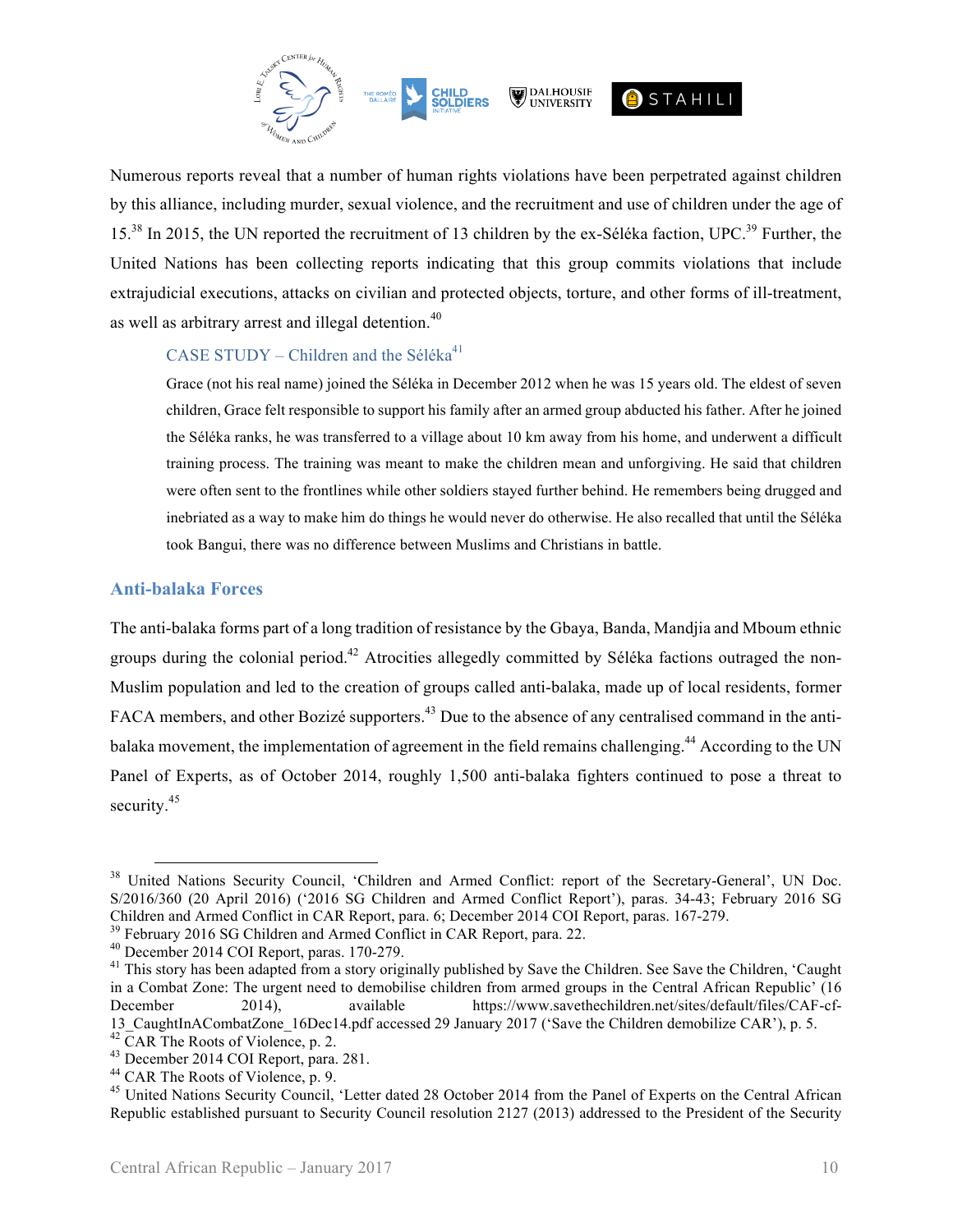

A number of crimes are alleged to have been committed by members associated with anti-balaka forces, constituting violence directed mainly towards the Muslim population.<sup>46</sup> The International Criminal Court (ICC) opened an investigation into the alleged crimes committed in CAR, including crimes against children such as enlisting children in armed factions, but also for murder and torture.<sup>47</sup>

### **Return, Reclamation, Rehabilitation**

In 2015, a new-formed armed group called Return, Reclamation, Rehabilitation (3R) emerged to protect the minority Peuhl population from attacks from Christian militia. In April 2016, it increased its attacks in retaliation for anti-balaka activity. This group is known to have killed civilians, committed rapes and caused large-scale displacement in northwest CAR. In one week in November 2016, Human Rights Watch documented the killing of at least 50 civilians in Ouham Pende provice. It further interviewed 42 people, describing how 3R members shot and killed civilians, raped women and girls, and pillaged villages.<sup>48</sup>

### **Lord's Resistance Army (LRA)**

The LRA is a Ugandan-based group also operating in CAR.<sup>49</sup> The LRA first emerged in northern Uganda at the end of the 1980s.<sup>50</sup> Over time, the LRA became a notorious and feared rebel group, infamous for the abduction and mutilation of civilians.<sup>51</sup> The LRA has abducted children during periods when they have been active in CAR.<sup>52</sup> The LRA is notorious for its recruitment and use of children. In 2015, the LRA was reported to have recruited and used 21 children in CAR, accounting for more than half of all verified child recruitment in CAR that year.<sup>53</sup>

 $\overline{a}$ 

Council transmitting the final report of the Panel prepared in accordance with paragraph 59(c) of the resolution', UN Doc. S/2014/762 (29 October 2014), p. 2.

<sup>&</sup>lt;sup>46</sup> December 2014 COI Report, para. 50.<br><sup>47</sup> ICC Situation in CAR; December 2014 COI Report, paras. 293-442.<br><sup>48</sup> Human Rights Watch, 'Central African Republic: Mayhem by New Group' (20 December 2016), available https://www.hrw.org/news/2016/12/20/central-african-republic-mayhem-new-group accessed 29 January 2017. 49 Veronique Barbelet, 'Central African Republic: addressing the protection crisis' (Humanitarian Policy Group,

November 2015) available http://www.data.unhcr.org/car/download.php?id=637 accessed 29 January 2017 ('HPG

Protection Crisis CAR'), p. 4.<br><sup>50</sup> CAR The Roots of Violence, p. 41.<br><sup>51</sup> Maria Burnett, 'Africa's Longest War Still Taking Lives' (Human Rights Watch, 19 June 2009), available https://www.hrw.org/news/2009/06/19/africas-longest-war-still-taking-lives accessed 29 January 2017.<br>
<sup>52</sup> February 2016 SG Children and Armed Conflict in CAR Report, paras. 38-39.<br>
<sup>53</sup> February 2016 SG Children and Armed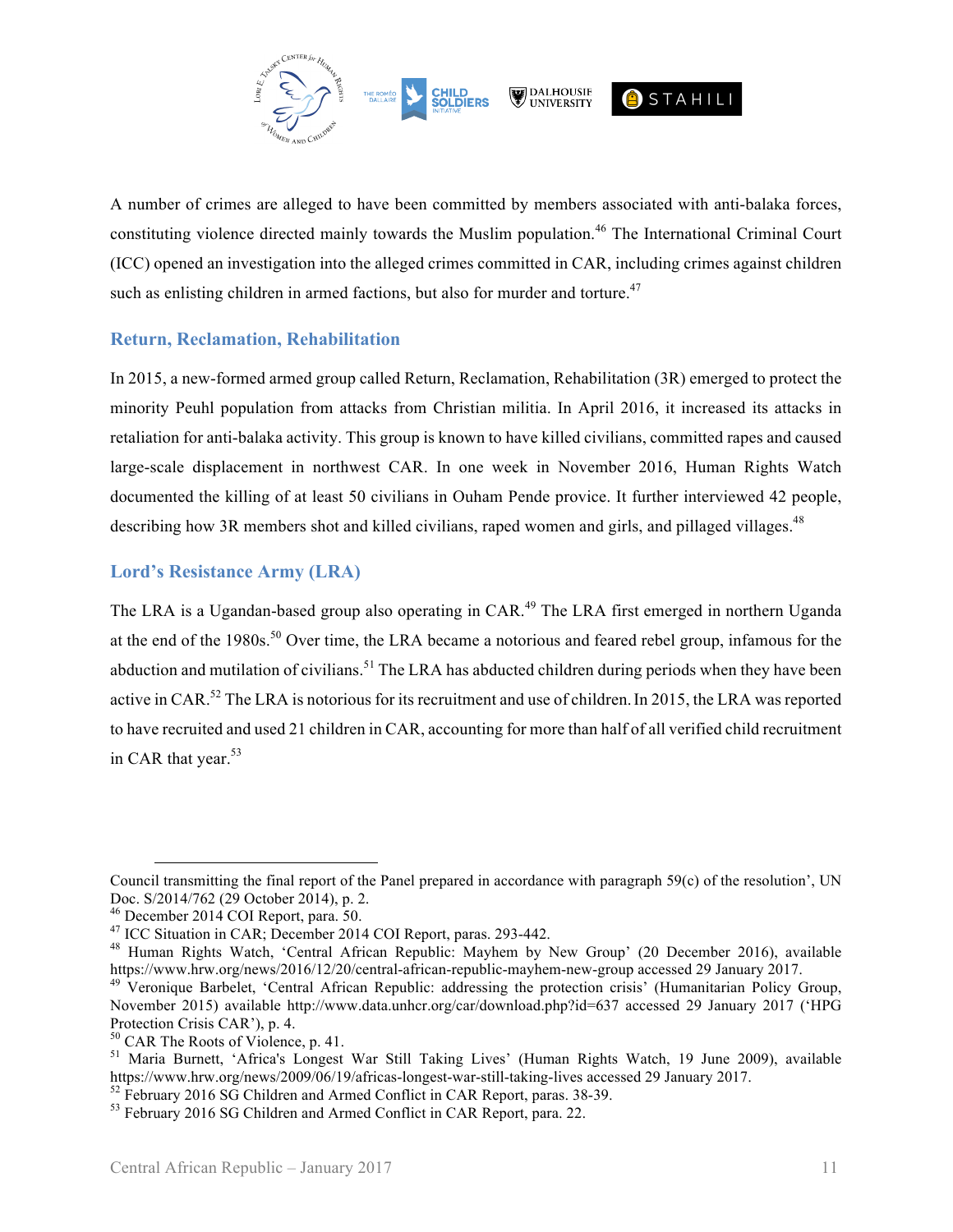

### **c) Regional and International Actors**

CAR's central position on the African continent makes it vulnerable to political instability and conflict in neighbouring states, as well as intrusion by armed groups from Chad, Sudan, and the DRC.<sup>54</sup> Large diamond mines in the north are a driving force underlying the ongoing conflict and militia activities by groups from Chad and Darfur.<sup>55</sup>

# **African-led International Support Mission to the Central African Republic (MISCA)**

MISCA took over the Mission for the Consolidation of Peace in the Central African Republic, led by the Economic Community of Central African States established in 2008.<sup>56</sup> MISCA was a mission set up by the Peace and Security Council of the African Union (AU) with the full support of the UN.<sup>57</sup> It was established on 5 December 2013 by UN Security Council Resolution 2127 (2013) and deployed later that same month.<sup>58</sup> It was tasked to, *inter alia*, contribute to the protection of civilians and stabilisation of the country, including the restoration of the authority of the central government.<sup>59</sup> The MISCA mission was complemented by the French operation of 2,000 soldiers, known as Operation Sangaris,  $60$  and by a European Union peacekeeping force, <sup>61</sup> which provided 800 additional military personnel and police.<sup>62</sup> On 15 September 2014, per UN Security Council Resolution 2149 (2014), MISCA's authority was transferred to MINUSCA.<sup>63</sup>

<sup>&</sup>lt;sup>54</sup> HPG Protection Crisis CAR, p. 3<br><sup>55</sup> HPG Protection Crisis CAR, p. 3<br><sup>56</sup> See e.g. European Commission, Press Release Database, 'Central African Republic', 10 February 2014, available<br>http://europa.eu/rapid/press-rel

<sup>&</sup>lt;sup>57</sup> See December 2014 COI Report, p. 114, fn. 271.<br><sup>58</sup> United Nations Security Council, 'Resolution 2127 (2013)', UN Doc. S/RES/2127 (5 December 2013).<br><sup>59</sup> European Commission Press Release Database, 'Central African R

http://europa.eu/rapid/press-release\_MEMO-14-99\_en.htm accessed 29 January 2017.<br><sup>60</sup> At the end of 2016, operation Sangris withdrew from CAR. See United Nations Security Council, 'Special Report

of the Secretary-General on the strategic review of the United Nations Multidimensional Integrated Stabilization Mission in the Central African Republic', UN Doc. S/2016/565 (22 June 2016) ('2016 SG MINUSCA Report'), para. 13.

<sup>&</sup>lt;sup>61</sup> The mission ended its mandate and closed in March 2015. See United Nations Security Council, 'Report of the Secretary-General on the situation in the Central African Republic', UN Doc. S/2015/227 (1 April 2015), para. 11.<br><sup>62</sup> HPG Protection Crisis CAR, p. 4.<br><sup>63</sup> United Nations Security Council, 'Resolution 2149 (2014)', UN Doc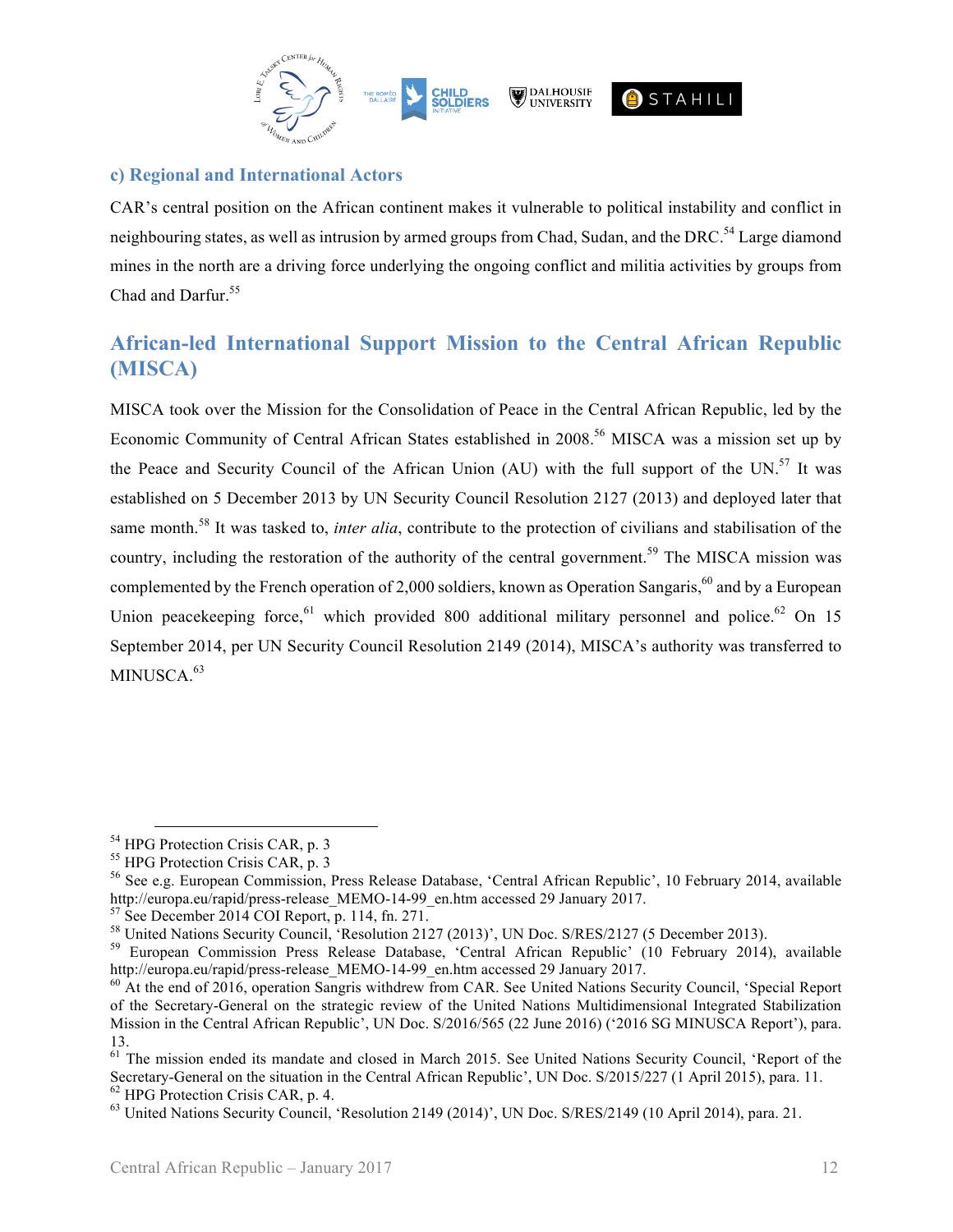

# **United Nations Integrated Peacebuilding Office in the Central African Republic (BINUCA) and the United Nations Multidimensional Integrated Stabilization Mission in the Central African Republic (MINUSCA)**

BINUCA was a UN political mission mandated to consolidate peace, foster national reconciliation, strengthen democratic institutions and promote human rights.<sup>64</sup> It was established on 1 January 2010 and ever since 2013, its priorities also included strengthening the political dialogue and implementation of the Libreville Agreements, and to restore security throughout the territory and create a conducive environment for holding credible elections.<sup>65</sup> Under Security Council Resolution 2149 of 10 April 2014, BINUCA was subsumed into the newly established peacekeeping mission, MINUSCA.<sup>66</sup>

MINUSCA's role is to protect civilians, provide support for the transition process, facilitate the immediate, full, safe, and unhindered delivery of humanitarian assistance, promote and protect human rights, and provide support for national and international justice and the rule of law.<sup>67</sup> The establishment of MINUSCA played a positive role, in collaboration with other international forces, particularly Operation Sangaris, in stabilising the security situation.<sup>68</sup> In July 2016, MINUSCA's mandate was extended and updated by UN Security Council Resolution 2301  $(2016)$ .<sup>69</sup>

Reports of sexual crimes committed by the various peace keepers in CAR have surfaced in recent years.<sup>70</sup> In 2014, it was alleged that 108 new sexual abuse cases were committed in CAR, with the vast majority of victims being children.<sup>71</sup> In early 2016, the UN allegedly found more cases of child abuse by European troops in CAR.<sup>72</sup> On 11 March 2016, the UN Security Council adopted its resolution on sexual abuse and

<sup>&</sup>lt;sup>64</sup> HPG Protection Crisis CAR, p. 4.<br><sup>65</sup> BINUCA, 'Background', available http://binuca.unmissions.org/Default.aspx?tabid=5525&language=en-US

accessed 29 January 2017.<br>
<sup>66</sup> United Nations Security Council, 'Resolution 2149 (2014)', UN Doc. S/RES/2149 (10 April 2014), para. 19.

<sup>&</sup>lt;sup>67</sup> United Nations Security Council, 'Resolution 2149 (2014)', UN Doc. S/RES/2149 (10 April 2014), para. 30.<br><sup>68</sup> 2016 SG MINUSCA Report, para. 2.<br><sup>69</sup> United Nations Security Council, 'Resolution 2301 (2016)', UN Doc. S in the end, see Benoît Morenne, 'No Charges in Sexual Abuse Case Involving French Peacekeepers' (The New York

Times, 6 January 2017), available https://www.nytimes.com/2017/01/06/world/africa/french-peacekeepers-un-sexualabuse-case-central-african-republic.html?\_r=0 accessed 29 January 2017.<br><sup>71</sup> Al-Jazeera, "Sickening" sex abuse alleged in CAR by UN peacekeepers' (1 April 2016), available

http://www.aljazeera.com/news/2016/03/sex-abuse-alleged-car-peacekeepers-160331183645566.html accessed 29 January 2017.<br><sup>72</sup> The Guardian, 'UN finds more cases of child abuse by European troops in CAR' (29 January 2016), available

https://www.thßeguardian.com/world/2016/jan/29/un-finds-more-cases-of-child-abuse-by-european-troops-in-car accessed 29 January 2017.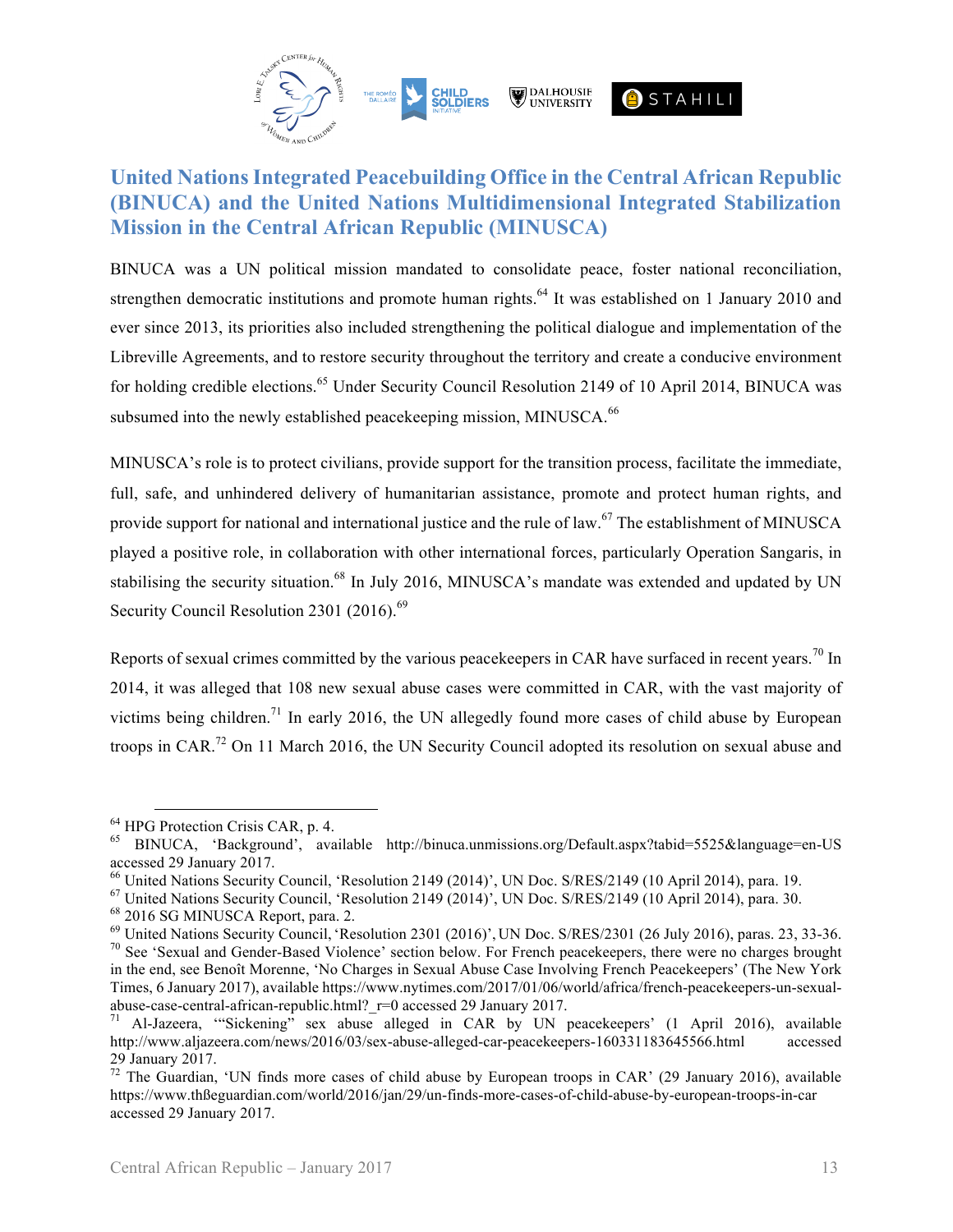

exploitation, designed to prevent sexual violence by UN peacekeepers. It also called for medical and psychological assistance for survivors of sexual violence.<sup>73</sup>

## **International Criminal Court (ICC)**

CAR also became a signatory to the Rome Statute in 2001, and the government has since referred two conflict situations to the ICC for investigation.<sup>74</sup> The first investigation was in relation to violence that occurred between 2002 and 2003.<sup>75</sup> An ICC trial chamber found Jean-Pierre Bemba, former *Mouvement pour la Libération du Congo* president and commander-in-chief of the Armée Libération du Congo, guilty and convicted him for 18 years for his role as a military commander with effective authority and control over armed forces committing war crimes (murder, rape, and pillaging) and crimes against humanity (murder and rape).<sup>76</sup> The second investigation referred to the ICC, known as 'CAR II', opened in September 2014 in relation to violence beginning in December 2012 until 2013.<sup>77</sup>

# **IV. CHILD PROTECTION CONCERNS**

### **1. Recruitment and Use of Children**

The recruitment and use of children in CAR has been rampant.<sup>78</sup> While the precise number is unknown, it is estimated that between 2013 and 2015 anywhere from 6,000 to 10,000 children were associated with armed groups.<sup>79</sup> Children have been recruited and used by all parties, including the LRA.<sup>80</sup> In 2015, the UN documented more than 40 cases of child recruitment and use mostly by the LRA, former Séléka militia, and

<sup>&</sup>lt;sup>73</sup> United Nations Security Council, 'Resolution 2271 (2016)', UN Doc. S/RES/2271 (2 March 2016).<br><sup>74</sup> International Criminal Court, 'Central African Republic', available https://www.icc-cpi.int/car accessed 29 January

<sup>2017 (&#</sup>x27;ICC CAR').<br><sup>75</sup> ICC CAR.<br><sup>76</sup> The Prosecutor v. Jean-Pierre Bemba (Judgment) ICC-01/05-01/08 (21 March 2016).<br><sup>77</sup> International Criminal Court, 'Central African Republic II', available https://www.icc-cpi.int/carII

<sup>29</sup> January 2017.<br><sup>78</sup> February 2016 SG Children and Armed Conflict in CAR Report, paras. 17-22; United States Department of State, 'Trafficking in Persons Report' (June 2016) ('2016 TIP Report'), p. 125; United States Department of State, 'Trafficking in Persons Report' (July 2015) ('2015 TIP Report'), p. 116.<br><sup>79</sup> February 2016 SG Children and Armed Conflict in CAR Report, para. 17; 2016 SG Children and Armed Conflict

Report, para. 35. See UNICEF, 'New release of children by armed group in Central African Republic brings total to more than 600 since May' (28 August 2015), available http://www.unicef.org/media/media\_83024.html accessed 29 January 2017 ('UNICEF release of children in CAR'). See also 2016 TIP Report, p. 125.

 $80$  February 2016 SG Children and Armed Conflict in CAR Report, para. 17.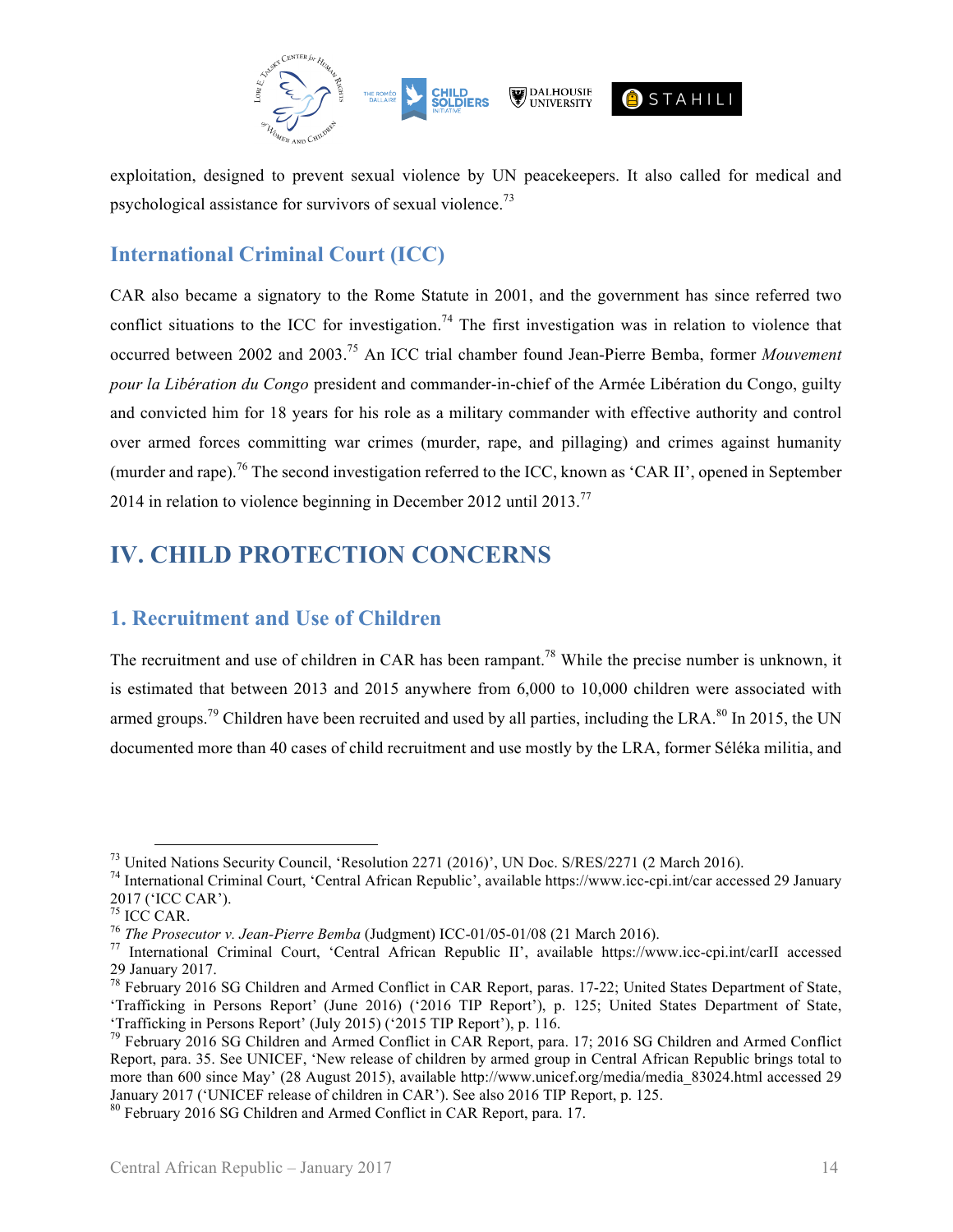

UPC.<sup>81</sup> Between 2013 and 2015, anywhere from 6,000 to 10,000 children were associated with armed groups.<sup>82</sup> Children have been recruited and used by all parties, including the LRA.<sup>83</sup>

In the period from December 2013 to the end of 2014, the country task force verified 464 cases of new recruitment, and noted that 2,807 children were identified and verified among armed groups.<sup>84</sup> Children associated with anti-Balaka were seen manning checkpoints and reportedly being trained in handling weapons.<sup>85</sup> In 2015, 30 children were verified as having been newly recruited, the majority by the LRA.<sup>86</sup> In between April and September 2016, MINUSCA reported recruitment of 33 children into armed groups and the abduction of 22 children.<sup>87</sup> Children have been used as combatants, messengers, cooks, and informants, and in other roles within armed groups.<sup>88</sup> Girls have been reportedly used as sex slaves.<sup>89</sup>

Patterns of the use and recruitment of children have varied from 2011 to the present. From 2011 to December 2012, children were reportedly recruited and used to fight in the northern part of CAR alongside groups such as the Convention des patriotes pour la justice et la paix (CPJP), Union of Democratic Forces for Unity (UFDR), the Mouvement des libérateurs centrafricain pour la justice (MLCJ), Front démocratique du peuple centrafricain (FDC), and Convention des patriotes pour la justice et la paix fondamentale, as well as foreign armed groups such as FPR and LRA.<sup>90</sup> Following the emergence of Séléka, the expansion of selfdefence militias, and the significant deterioration of the security situation in March 2013, children were being recruited on a large scale, including recruitment following separation from armed groups.<sup>91</sup> During this time, the rise in the use of children was mainly attributed to anti-balaka.

Some armed groups in CAR have committed to the demobilisation of child recruitment, but further efforts are needed to ensure these agreements are implemented and all children are released. In 2014 and 2015,

 $81$  2016 SG Children and Armed Conflict Report, para. 35.<br> $82$  February 2016 SG Children and Armed Conflict in CAR Report, para. 17. See UNICEF release of children in CAR. See also 2016 TIP Report, p. 125.<br><sup>83</sup> February 2016 SG Children and Armed Conflict in CAR Report, para. 17.<br><sup>84</sup> February 2016 SG Children and Armed Conflict in CAR Report, para. 20.<br><sup>85</sup> February 2016 SG Children and Arm

Conflict Report, para. 35

<sup>&</sup>lt;sup>86</sup> February 2016 SG Children and Armed Conflict in CAR Report, para. 22.<br><sup>87</sup> United Nations Security Council, 'Report of the Secretary-General on the situation in the Central African Republic', UN Doc. S/2016/824 (29 September 2016) ('September 2016 situation in CAR Report'), para. 34.<br><sup>88</sup> 2016 SG Children and Armed Conflict Report, para. 35. See UNICEF release of children in CAR.<br><sup>89</sup> 2016 SG Children and Armed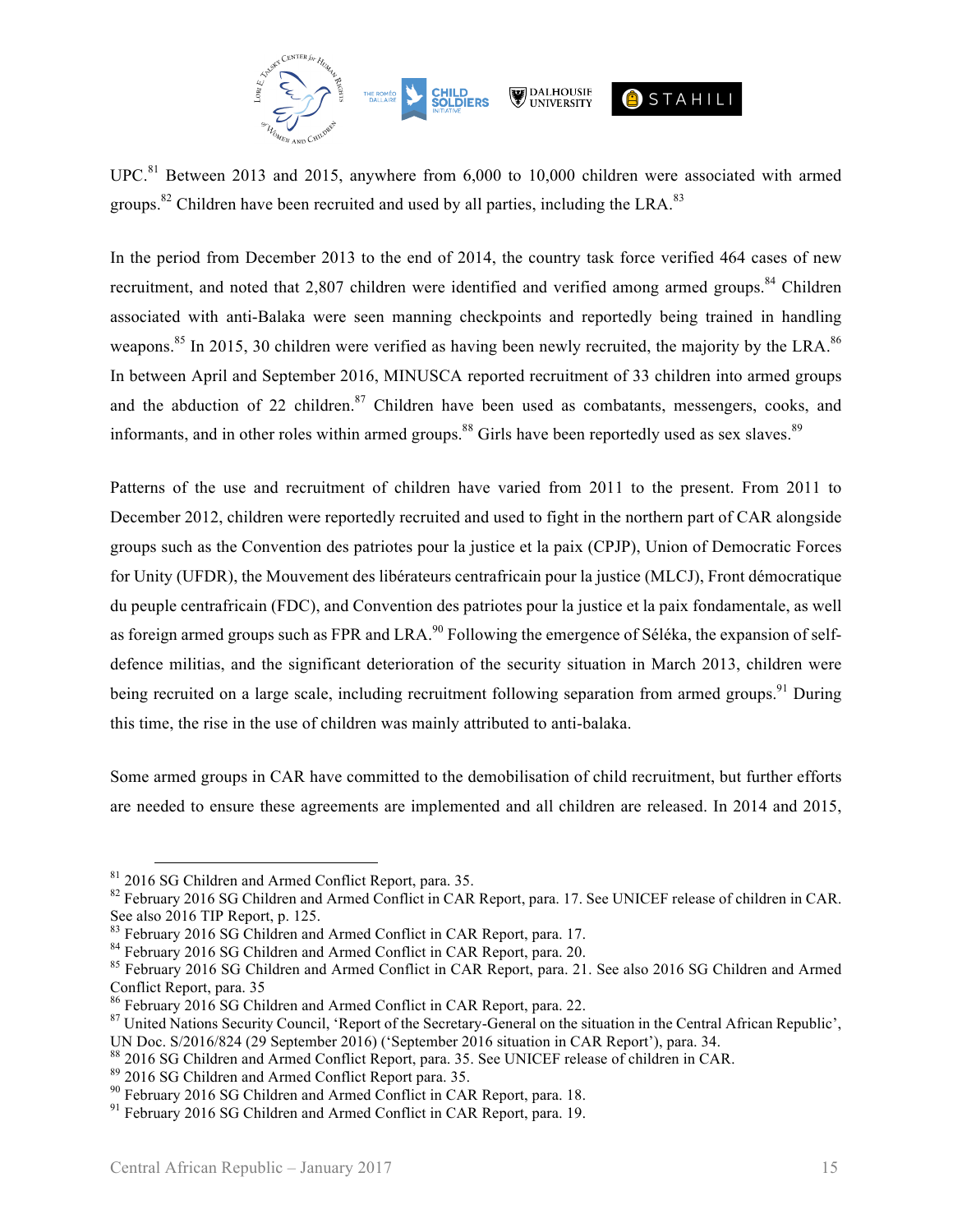

5,541 children (4,274 boys, 1,267 girls) were separated from armed groups.<sup>92</sup> While many efforts have been made by aid groups to provide for the demobilisation of children, there is a strong need for reintegration programmes in order to prevent re-recruitment.<sup>93</sup>

## **2. Trafficking and Child Labour**

CAR is a source, transit and destination country for the trafficking in children for both forced labour and sexual exploitation.<sup>94</sup> The ongoing conflict significantly increases the population's susceptibility to trafficking.<sup>95</sup> It is reported that most victims in CAR are nationals of the country and that only a small proportion of victims are transported back and forth between CAR and Cameroon, Chad, Nigeria, Republic of the Congo, DRC, Sudan, and South Sudan.<sup>96</sup> Reported forms of child trafficking include domestic servitude, commercial sexual exploitation, forced marriages, and forced labour in areas such as agriculture, mining, and street vending, to name a few.<sup>97</sup> Pygmy minorities are also at particular risk of forced labour in the agricultural sector.<sup>98</sup>

The government has been unable to address the worst forms of child labour and has neither investigated cases, provided protection nor the provision of support to victims of human trafficking.<sup>99</sup> MINUSCA has trained police officers, military personnel, and civilian experts on child rights and protection, although officers lack the resources required to carry out investigations.

### **3. Sexual and Gender-Based Violence (SGBV)**

Sexual violence against women and children is widespread and includes rape and gang rape, forced marriage, sexual slavery, and sexual mutilation.<sup>100</sup> Women, girls, men and boys are victims of SGBV in CAR. The UN Special Representative on Sexual Violence in Conflict has noted that all parties to the armed

<sup>&</sup>lt;sup>92</sup> February 2016 SG Children and Armed Conflict in CAR Report, para. 17.<br><sup>93</sup> 2016 TIP Report, p. 125. See also 2015 TIP Report, pp. 115-117.<br><sup>94</sup> 2016 TIP Report, p. 125.<br><sup>95</sup> 2016 TIP Report, p. 125.<br><sup>97</sup> 2016 TIP Rep of Child Labor, Forced Labor, and Human Trafficking, 'The Department of Labor's 2015 Findings on the Worst Forms of Child Labor' (30Department of La, pp. 253-259. See also 2015 TIP Report, pp. 115-117.

<sup>&</sup>lt;sup>100</sup> United Nations Security Council, 'Report of the Secretary-General on the situation in the Central African Republic', UN Doc. S/2014/562 (1 August 2014), para. 17.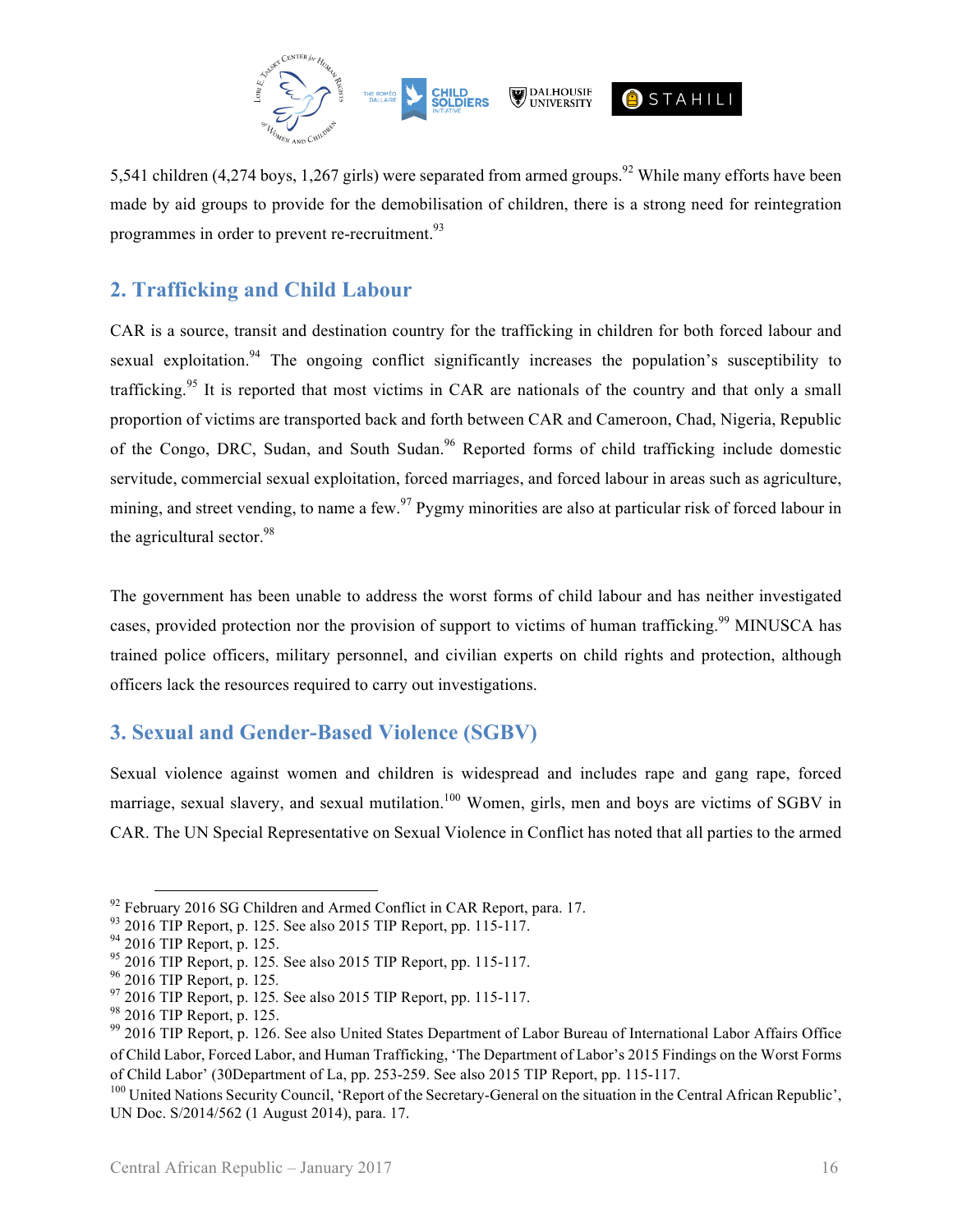

conflict have used sexual violence to humiliate their opponents, with women and girls being specifically targeted.<sup>101</sup> Rape has been used to punish women suspected of trading with people on the other side of the sectarian divide. $102$ 

Concerns regarding conflict-related sexual violence became particular acute in late 2015 with growing political unrest. From April to September 2016, 44 allegations of conflict related sexual violence were filed, 25 being investigated and verified. The victims were comprised of 22 women, 21 girls and 1 boy.<sup>103</sup> In 2015, MINUSCA verified 79 cases of conflict-related sexual abuses, 36 involving the rape of minors committed by varying armed groups.<sup>104</sup> A total of 44 per cent of cases involved gang rapes, often committed in front of family members. Displaced populations are particularly vulnerable with reports of sex being demanded as a 'payment of passage' for women fleeing war.<sup>105</sup>

Reporting is deterred by the absence of a functioning justice system, combined with the fear of retaliation, and the pressure put on survivors. Forced marriage has been a negative coping mechanism to protect the honour of the victims.<sup>106</sup> In particular, incidents are reported of girls being forced into marriages, where they are subjected to domestic servitude, sexual slavery, and possibly sex trafficking. This has increased in 2015 and has often been perpetrated by members of armed groups.<sup>107</sup> In areas under the control of ex-Séléka militia, armed fighters reportedly went door-to-door looking for girls and forcing them to marry fighters.<sup>108</sup> Anti-balaka fighters are also responsible for many cases of sexual violence against women and girls, for example, in and around the M'poko displacement camp in the capital of Bangui.<sup>109</sup> The camp had become so dangerous by the end of 2015 that many aid groups were no longer able to enter.<sup>110</sup> Women, who were

<sup>&</sup>lt;sup>101</sup> United Nations Security Council, 'Conflict-related sexual violence', UN Doc. S/2015/203 (23 March 2015) ('2015<br>SG Report on conflict-related sexual violence'), para. 14.

<sup>&</sup>lt;sup>102</sup> United Nations Security Council, 'Report of the Secretary-General on conflict-related sexual violence', UN Doc.  $S/2016/361$  (20 April 2016) ('2016 SG Report on conflict-related sexual violence'), para. 26.<br><sup>103</sup> September 2016 situation in CAR Report, para. 32.<br><sup>104</sup> 2016 SG Report on conflict-related sexual violence, para. 26.<br><sup>1</sup>

CAR Report, para. 30.<br><sup>109</sup> Human Rights Watch, 'Central African Republic: Amid Conflict, Rape' (17 December 2015)

https://www.hrw.org/news/2015/12/17/central-african-republic-amid-conflict-rape accessed 29 January 2017 ('HRW Amid Conflict'). <sup>110</sup> HRW Amid Conflict*.*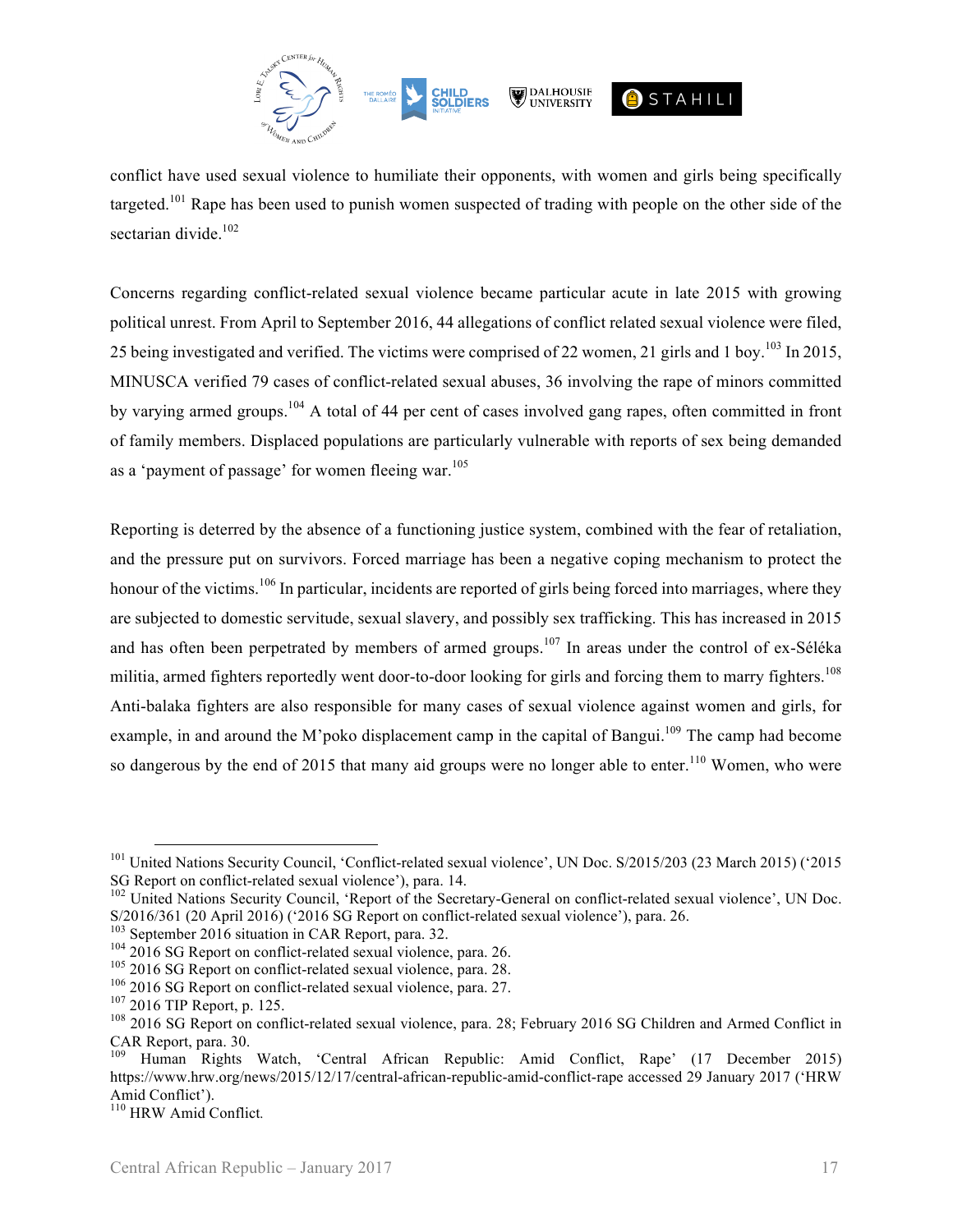

taken hostage by anti-balaka forces and released after their families paid a ransom, reported seeing other women held captive, some of whom had infants with them.<sup>111</sup>

Men and boys have also been victims of sexual violence. Of the survivors in 2015 (27,977 women), a total of 1,824 were men and boys.<sup>112</sup> However, rape and sexual abuse of men and boys is still considered a cultural taboo. The UN however confirmed that in 2015 over 2000 men and boys accessed gender-based violence services.<sup>113</sup>

Incidents were attributed, despite the difficulties in obtaining verified information, to the ex-Séléka faction, but also to anti-balaka elements. A small number of incidents were also reported to the police, but there was no apparent result of investigations in 2015.<sup>114</sup> In the first ten months of 2015, the UN High Commissioner for Refugees (UNHCR) recorded around 6,000 cases of human rights violations, while a further 60,000 cases of SGBV were registered by an inter-agency group headed by the UN Population Fund.<sup>115</sup> In 2016, the UNHCR noted that  $3,077$  incidents of the sexual violence were reported.<sup>116</sup>

Moreover, the presence of various peacekeepers has led to sexual violence being committed against women and children by members of the peacekeeping forces. Since MINUSCA's inception, some 100 cases of rape or sexual abuse committed by peacekeepers – primarily from DRC and the Republic of Congo – were reported.<sup>117</sup> From October to December 2015, eight cases were reported.<sup>118</sup> At least one UN peacekeeper has been accused of the rape of a 12 year old girl, and other peacekeepers have been involved in the sexual abuse of boys as young as nine.<sup>119</sup> Soldiers from the French military force allegedly sexually abused a number of young children in exchange for food or cash.<sup>120</sup> An independent review of these allegations was

<sup>&</sup>lt;sup>111</sup> HRW Amid Conflict.<br><sup>112</sup> 2016 SG Report on conflict-related sexual violence, para. 26. See also 2015 SG Report on conflict-related sexual

violence, para. 14.<br>
<sup>113</sup> 2016 SG Report on conflict-related sexual violence, para. 27.<br>
<sup>114</sup> 2016 SG Children and Armed Conflict Report, para. 37.<br>
<sup>115</sup> UNHCR, 'Human Rights Day: Abuses rife in Central African Republic

<sup>&</sup>lt;sup>116</sup>2017 HNO, p. 5.<br><sup>117</sup> 2016 TIP Report, p. 125.<br><sup>118</sup> 2016 TIP Report, p. 125; 2017 Human Rights Watch Report, p. 177.<br><sup>118</sup> Human Rights Watch, 'World Report 2016: Events of 2015' (2016), pp. 165-167.<br><sup>120</sup> Marie Des Peacekeepers: Report of an Independent Review on Sexual Exploitation and Abuse by International Peacekeeping Forces in the Central African Republic' (17 December 2015) ('2015 Report on Sexual Exploitation and Abuse by Peacekeepers') http://www.un.org/News/dh/infocus/centafricrepub/Independent-Review-Report.pdf accessed 29 January 2017, p. i.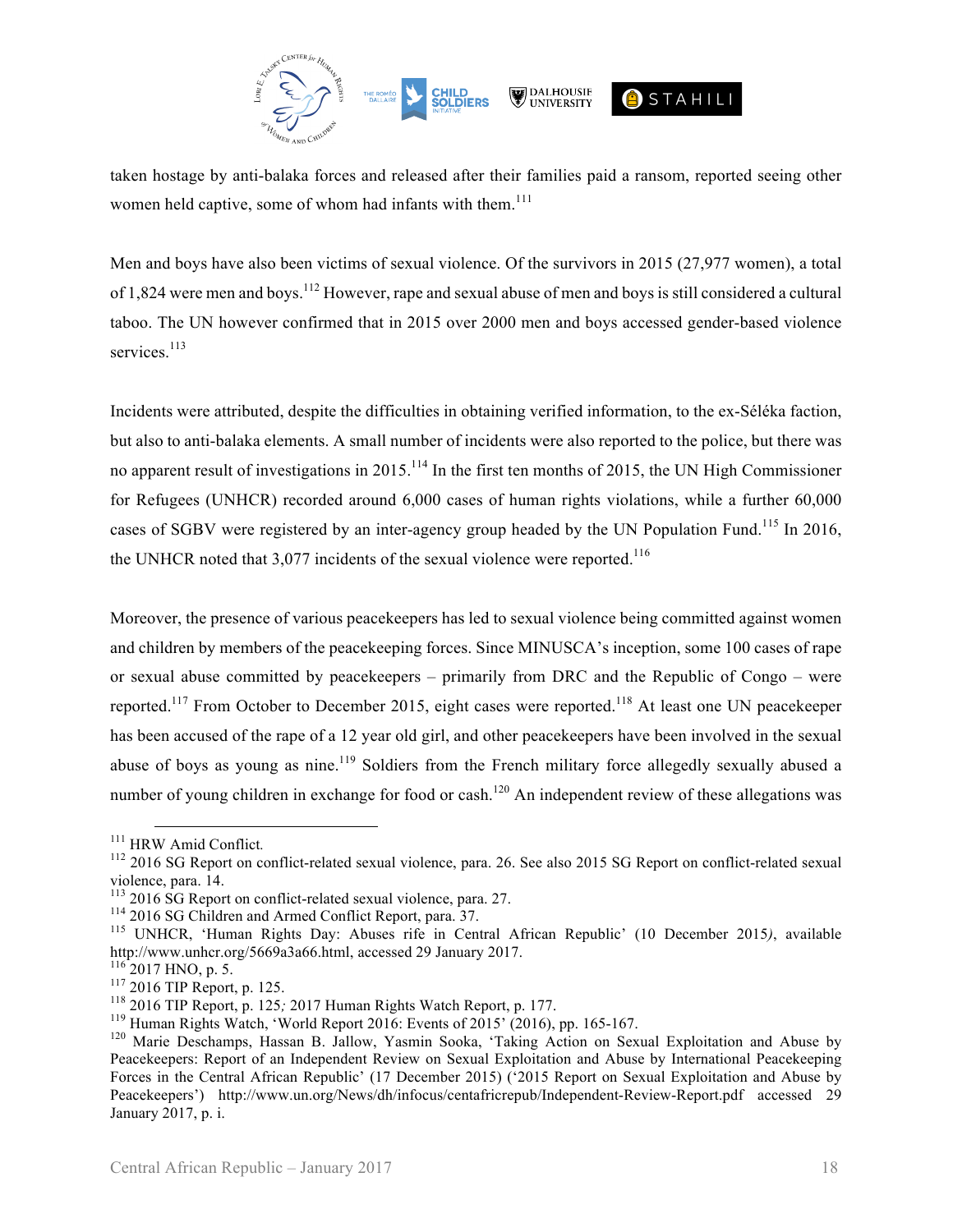

conducted and the ensuing report found that the UN had failed in its obligations to conduct a sufficiently indepth investigation.<sup>121</sup>

Overall, sexual violence is under-reported in CAR. Shame, stigma, and fear of retaliation often deter victims from coming forward for fear of social stigmatisation and rejection. Under-reporting can also be attributed to the lack of state authority and access to a functioning judiciary.<sup>122</sup> Survivors of SGBV face challenges accessing services as many public institutions charge fees, putting services out of the reach of many and resulting in a high number of unsafe abortions, leading to maternal mortality.<sup>123</sup>

### **4. Education**

Access to education remains a challenge in CAR. Approximately one in three children are out of school, mostly as a result of conflict.<sup>124</sup> Schools remain the subject of attack, with 98 attacks on schools reported from 2011 to 2015.<sup>125</sup> The UN reported 19 attacks on schools in 2015 alone, all of which took place in the context of an already fragile education system.<sup>126</sup> In addition, schools continue to be used by armed groups for military purposes.<sup>127</sup> From 2012 until 2015, 36 cases of military use of schools, mostly by factions of ex-Séléka, were documented. In December 2014 and January 2015, FPRC elements used the primary school of Boto to launch attacks against anti-balaka. Similarly, on 20 January 2015, anti-balaka elements in Bagui expelled pupils from their classrooms in three primary schools and used their schools as their base.<sup>128</sup> Further, later in 2016, MINUSCA indicated 15 separate incidents where the use of schools and hospitals by armed groups deprived children of education and health care.<sup>129</sup> In addition, all armed groups have been known to loot schools. The increasing difficulty for children to gain access to any sort of education, compounded by high numbers of displaced persons, has led to warnings that an entire generation is at risk of growing up illiterate. $130$ 

<sup>&</sup>lt;sup>121</sup> 2015 Report on Sexual Exploitation and Abuse by Peacekeepers, p. iv.<br><sup>122</sup> 2016 SG Report on conflict-related sexual violence, para. 27.<br><sup>123</sup> 2016 SG Report on conflict-related sexual violence, para. 27.<br><sup>124</sup> UNIC The urgent need to demobilise children from armed groups in the Central African Republic', available http://resourcecentre.savethechildren.se/sites/default/files/documents/caught\_in\_a\_combat\_zone.pdf accessed 29 January 2017 ('Caught in a Combat Zone'), p. 8.<br><sup>128</sup> February 2016 SG Children and Armed Conflict Report, para. 35.<br><sup>129</sup> September 2016 situation in CAR Report, para. 34.<br><sup>130</sup> Caught in a Combat Zone, p. 9.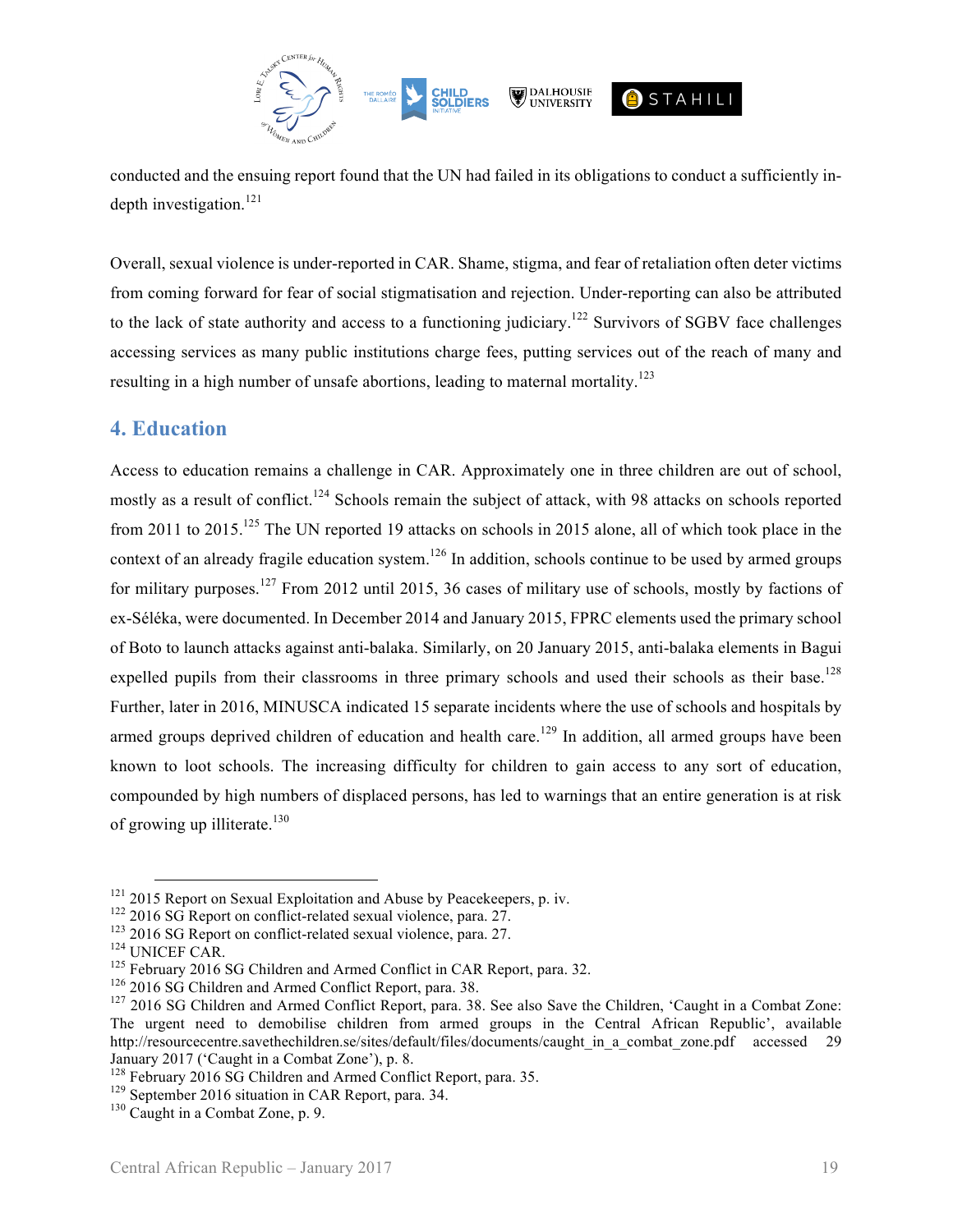

### **5. Access to Healthcare**

Over 70 per cent of health facilities in the country have been damaged or destroyed.<sup>131</sup> Since 2013, 213 health facilities out of 935 are not operational due to the limited number of staff members, or lack of equipment.<sup>132</sup> It is estimated that over one million people are in need of health assistance.<sup>133</sup> Hospitals and health care personnel continue to be the subject of attack. In 2013, ex-Séléka groups attacked the Hôpital de l'amitie, in Bangui and summarily executed ten patients. As a result, medical personnel and patients fled the hospital. A few months later, a health centre was attacked, killing 22 civilians, including three humanitarian workers.<sup>134</sup> This latter attack on a health care facility by ex-Séléka led to its closure, denying around 5,000 children access to healthcare.<sup>135</sup> Also in 2015, a nurse working in a dispensary in Bambari was abducted and killed by three members of anti-balaka, who accused her of spreading the information about their further attacks. In this case two suspects were handed over to the gendarmerie.<sup>136</sup> For example, in December 2015, a hospital run by Doctors Without Borders (*Médecins Sans Frontières*) in the M'poko camp for displaced persons was stormed and looted by armed men, resulting in the temporary closure of the hospital.<sup>137</sup> Further, hospitals are subjected to military use. In 2015, the country force documented two cases of military use of hospitals by factions of ex-Séléka.<sup>138</sup>

Due to the collapse of the national health infrastructure, the country has been reliant on humanitarian groups to provide basic health services. There has been, however, documented cases of denial of humanitarian access by armed groups and the nature of incidents affecting humanitarian actors has taken on increasingly criminal aspects. Unidentified armed individuals have been known to impede the provision of assistance by looting and pillaging goods as well as stealing cars and attacking humanitarian workers. This has been the case since  $2011$  until  $2016$ <sup>139</sup>

<sup>131</sup> Doctors Without Borders, 'Central African Republic' (2015) available http://www.doctorswithoutborders.org/country-region/central-african-republic accessed 29 January 2017.<br><sup>132</sup> 2017 HNO, p. 23.<br><sup>133</sup> 2017 HNO, p. 23.<br><sup>134</sup> February 2016 SG Children and Armed Conflict Report, para. 36.<br><sup>136</sup>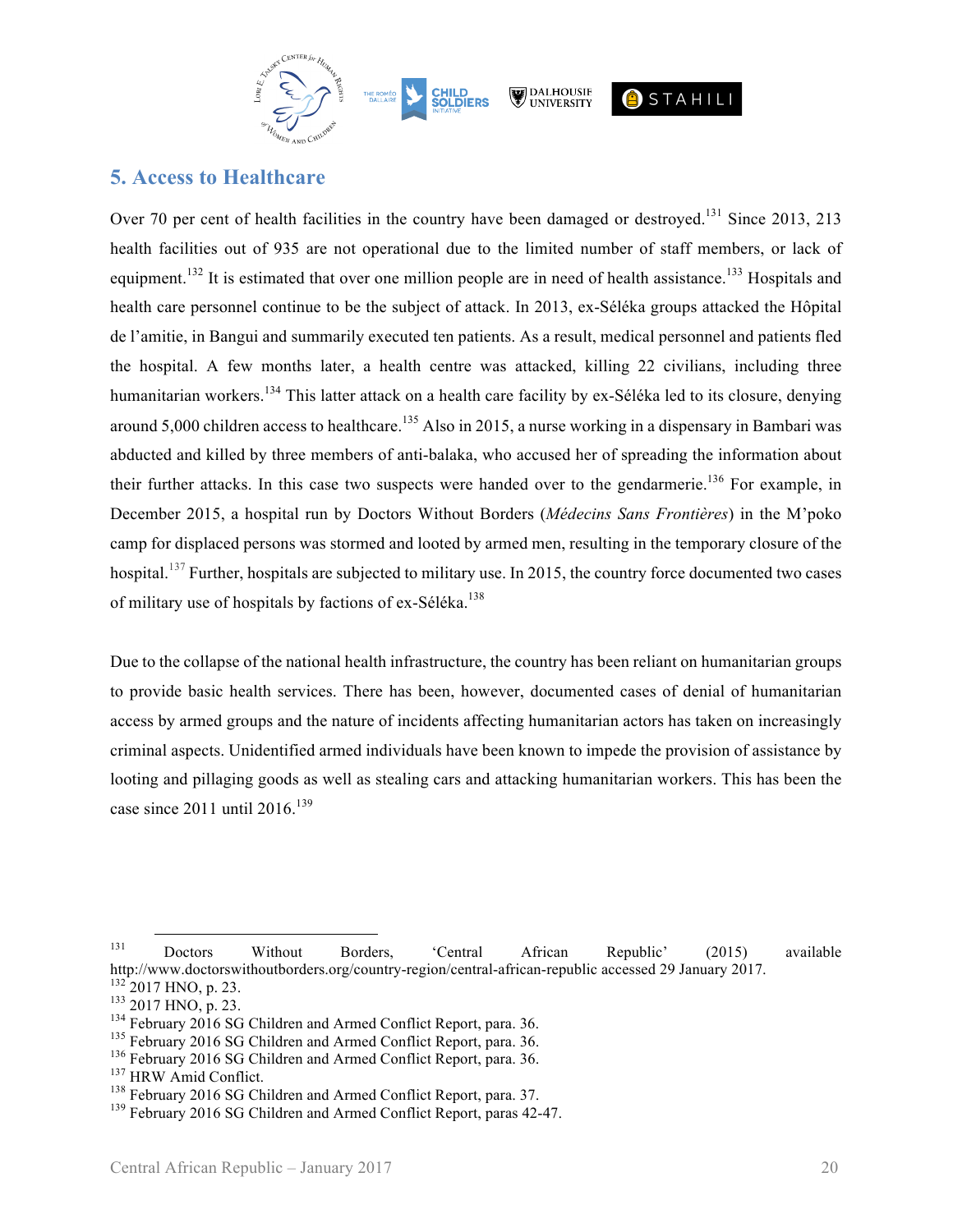

There is only one functioning paediatric hospital in the entire CAR where, in 2014, 680 children were treated for severe acute malnutrition over a three-month time period.<sup>140</sup> The conflict interrupted malnutrition treatment programmes, and high chronic malnutrition remains a concern.<sup>141</sup> Malnutrition, malaria, respiratory infections and diarrhoea are the biggest killers of children in CAR.<sup>142</sup> Infant mortality rates remain high, and around 880 women per 100,000 die from pregnancy related issues.<sup>143</sup> Furthermore, there have been outbreaks of immunisation-preventable diseases, such as measles, throughout the country.

<sup>&</sup>lt;sup>140</sup>UNICEF United States Fund, 'Central African Republic – Infographic: The Worst Crisis You've Never Heard Of' (6 May 2014), available https://www.unicefusa.org/stories/central-african-republic-car-crisis-statistics accessed 29 January 2017. See also UNICEF, 'Child Refugee Crisis, Central African Republic' (December 2015), available https://www.unicefusa.org/mission/emergencies/child-refugees/central-african-republic accessed 29 January 2017

<sup>(&#</sup>x27;UNICEF Child Refugee Crisis'). <sup>141</sup> UNICEF Child Refugee Crisis*.* See also World Food Programme, 'Fighting Malnutrition in the Central African Republic' (27 April 2015) available https://www.wfp.org/stories/fighting-malnutrition-central-african-republic accessed 29 January 2017.<br><sup>142</sup> UNOCHA, 'War's Silent Killer: Death by malnutrition in Central African Republic' (16 March 2016), available

https://unocha.exposure.co/36e4dae3838a9f016403a62118a02efd accessed <sup>29</sup> January 2017. <sup>143</sup> UNICEF CAR.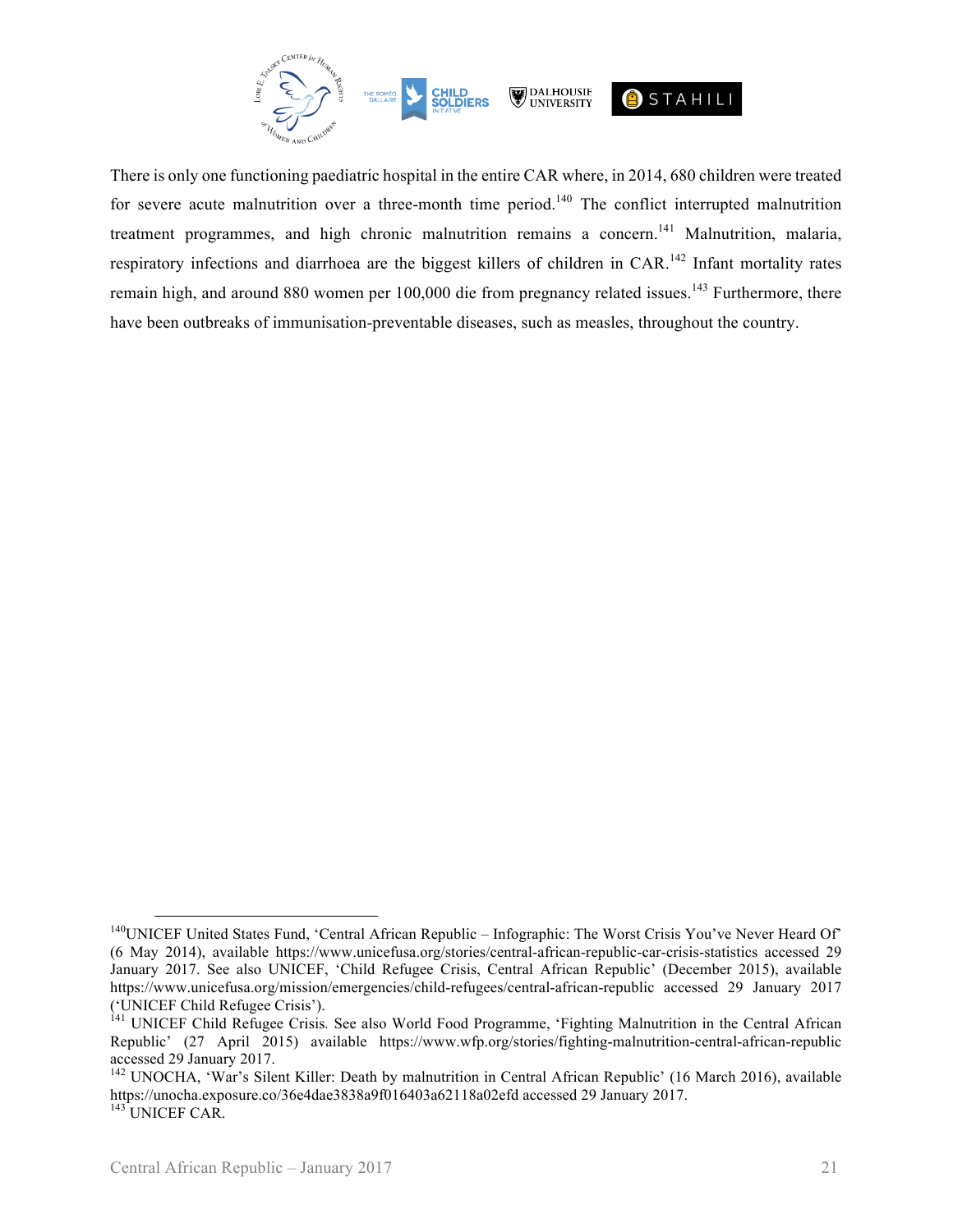

# **ANNEX I: LIST OF ABBREVIATIONS**

| 3R             | Return, Reclamation, and Rehabilitation                                                 |
|----------------|-----------------------------------------------------------------------------------------|
| <b>APRD</b>    | People's Army for the Restoration of Democracy                                          |
| AU             | African Union                                                                           |
| <b>BINUCA</b>  | United Nations Intergrated Peacebuilding Office in the Central African Republic         |
| CAR            | Central African Republic                                                                |
| <b>CPJP</b>    | Convention of Patriots for Justice and Peace                                            |
| <b>DRC</b>     | Democratic Republic of Congo                                                            |
| <b>FACA</b>    | <b>Central African Armed Forces</b>                                                     |
| <b>FDC</b>     | Democratic Front of the Central African People                                          |
| <b>FPRC</b>    | Popular Front for the Rebirth of Central African Republic                               |
| ICC            | <b>International Criminal Court</b>                                                     |
| <b>LRA</b>     | Lord's Resistance Army                                                                  |
| <b>MINUSCA</b> | United Nations Multidimensional Integrated Stabilization Mission in the Central African |
|                | Republic                                                                                |
| <b>MISCA</b>   | African-led International Support Mission to the Central African Republic               |
| <b>MLCJ</b>    | Movement of Central African Liberators for Justice                                      |
| <b>MPC</b>     | Patriotic Movement for the Central African Republic                                     |
| <b>SGBV</b>    | Sexual and Gender-Based Violence                                                        |
| <b>UFDR</b>    | Union of Democratic Forces for Unity                                                    |
| <b>UN</b>      | <b>United Nations</b>                                                                   |
| <b>UNICEF</b>  | United Nations Children's Fund                                                          |
| <b>UNHCR</b>   | United Nations High Commissioner for Refugees                                           |
| <b>UPC</b>     | Union for Peace in the Central African Republic                                         |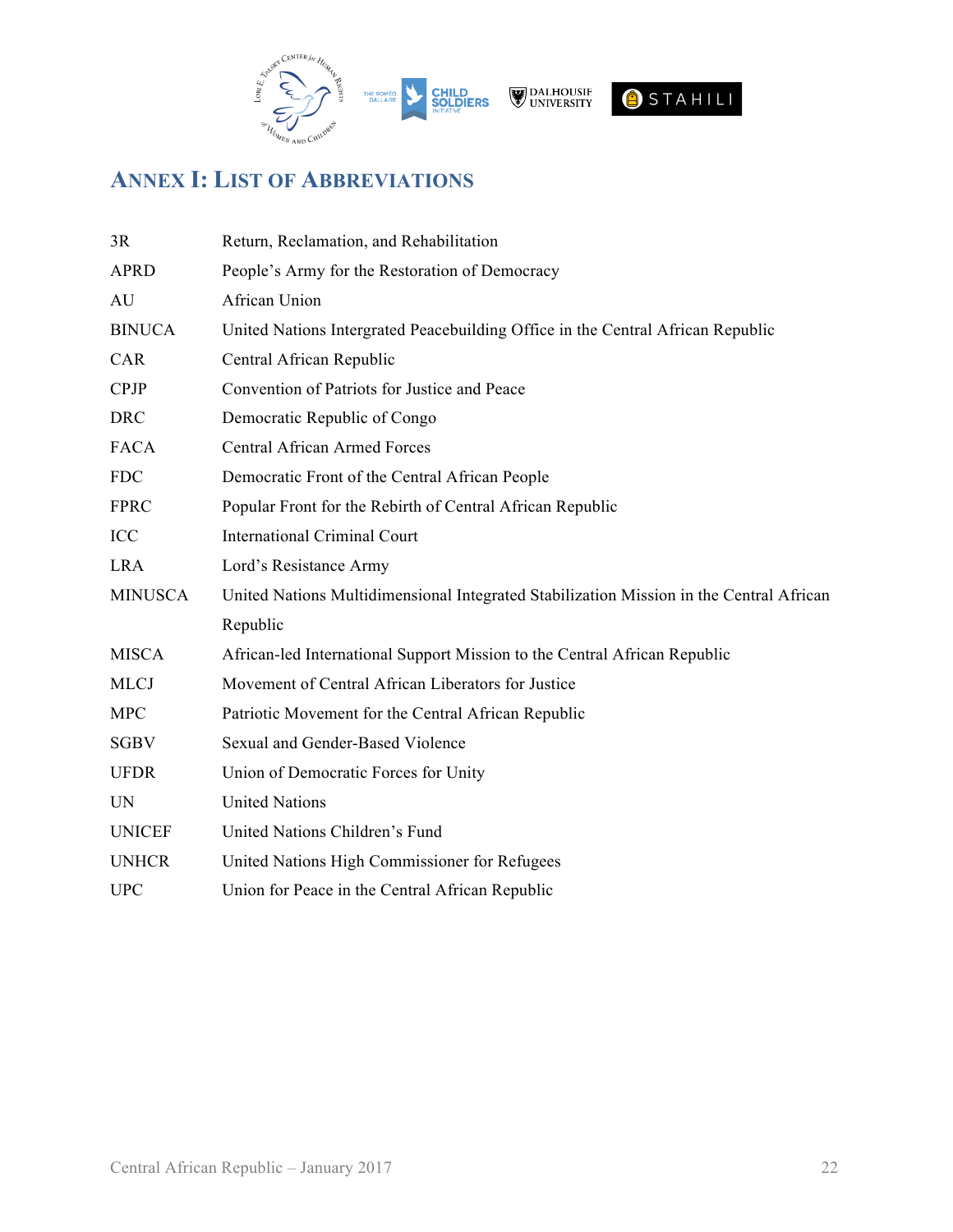

# **ANNEX II: KEY FACTS<sup>144</sup>**

## **Central African Republic in a Snapshot**

|                       | <b>Central African Republic</b>                                                                                                                                                                                                                                                                                                                                                                                                                                   |
|-----------------------|-------------------------------------------------------------------------------------------------------------------------------------------------------------------------------------------------------------------------------------------------------------------------------------------------------------------------------------------------------------------------------------------------------------------------------------------------------------------|
| Geography             | Climate: Tropical; hot, dry winters; mild to hot, wet summers<br>Terrain: Vast, flat to rolling plateau; scattered hills in northeast and southwest<br>Border countries: Cameroon 901 km, Chad 1,556 km, Democratic Republic of the Congo 1,747<br>km, Republic of the Congo 487 km, South Sudan 1,055 km, Sudan 174 km<br>Coastline: Landlocked; almost the precise center of Africa                                                                             |
| People                | <b>Population:</b> 5,507,257 (July 2016 est.)<br>Median age: 19.5 years<br>Languages: French (official), Sangho (lingua franca and national language), tribal languages<br>Ethnic groups: Baya 33%, Banda 27%, Mandjia 13%, Sara 10%, Mboum 7%, M'Baka 4%, Yakoma<br>$4\%$ , other $2\%$<br>Religions: Indigenous beliefs 35%, Protestant 25%, Roman Catholic 25%, Muslim 15%;<br>Note: animistic beliefs and practices strongly influence the Christian majority |
| Economy               | Capital: Bangui<br><b>Major urban areas:</b> Around 40% of the population lives in urban areas, the majority in the capital<br>city of Bangui (794,000 (2015 est.))<br>GDP: \$1.482 billion (2015 est.)<br>GDP per capita: \$700 (2016 est.)<br>GDP by sector: Agriculture 58%, Industry 11.7%, Services 30.3% (2016 est.)                                                                                                                                        |
| Children and<br>youth | Population under age of 25: 60.25%<br>Unemployment (ages 15-24): N/A<br>Child labour (ages 5-14): 47% (2006 est.)<br>Legal age of conscription: 18 years of age for selective military service; 2-year conscript service<br>obligation (2012)                                                                                                                                                                                                                     |

# **Relevant UN Security Council Resolutions**

**On MINUSCA** – Resolutions 2149 (10 April 2014); 2212 (26 March 2015); 2217 (28 April 2015); 2264 (9 February 2016); 2281 (26 April 2016); 2301 (26 July 2016)

**On EU military operation** – Resolutions 2134 (28 January 2014); 2181 (21 October 2014).

<sup>144</sup> Central Intelligence Agency, 'Central African Republic' (12 January 2017), available https://www.cia.gov/library/publications/the-world-factbook/geos/ct.html accessed 29 January 2017.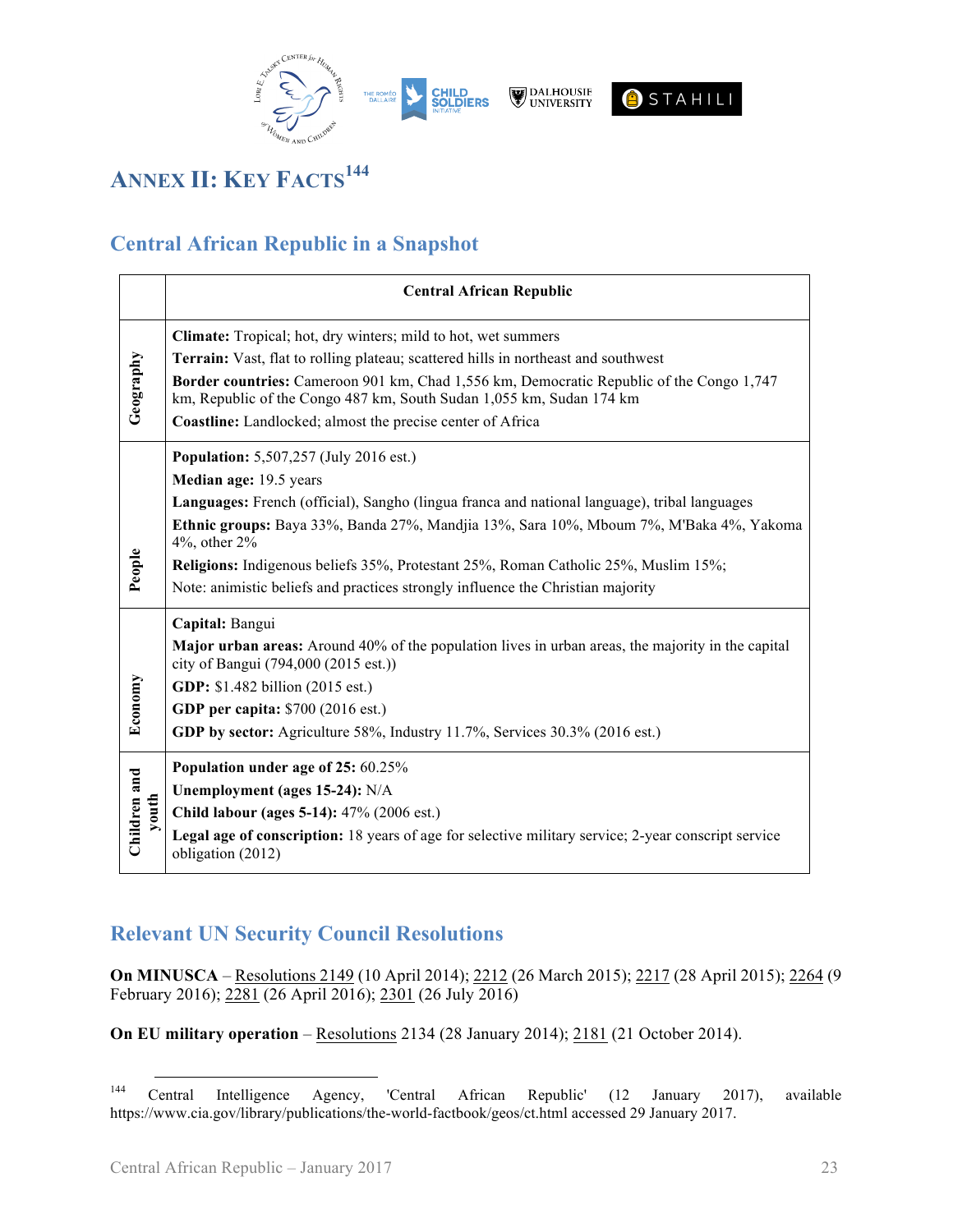

**On targeted sanctions** – Resolution 2134 (28 January 2014), renewed every 12 months.

**On MISCA and French intervention force** – Resolution 2127 (5 December 2013).

**On BINUCA (as of 10 April 2014 subsumed in MINUSCA)** – Resolutions 2031 (21 December 2011); 2088 (24 January 2013); 2121 (10 October 2013); 2196 (28 January 2014).

**On the United Nations Mission in the Central African Republic (MINURCA)** – Resolutions 1125 (5 February 1998); 1159 (27 March 1998); 1182 (14 July 1998); 1201 (15 October 1998); 1230 (26 February 1999); 1271 (22 October 1999).

**On the Inter-African Mission to monitor the implementation of the Bangui Agreements (MISAB)** – Resolutions 1125 (6 August 1997); 1136 (6 November 1997); 1152 (5 February 1998); 1155 (16 March 1998).

### **Central African Child Protection Legislation**

|          | <b>Central African Republic<sup>145</sup></b>                                                                                                                                                                                                                                    |
|----------|----------------------------------------------------------------------------------------------------------------------------------------------------------------------------------------------------------------------------------------------------------------------------------|
| National | Constitution (2004)                                                                                                                                                                                                                                                              |
|          | " Family Code (portant code de la famille) (1997) (Loi n°97.013)                                                                                                                                                                                                                 |
|          | • Labour Code (code du travail) (2009) (Loi n°09.004)                                                                                                                                                                                                                            |
|          | Penal Code (code pénal) (2010) (Loi n°10.001)                                                                                                                                                                                                                                    |
|          | • Nationality Law (code de la nationalité) (1961) (Loi n° 1961.212)                                                                                                                                                                                                              |
|          | Criminal Procedure Code (code de procédure pénale) (2002) (Loi $n^{\circ}10.002$ )                                                                                                                                                                                               |
|          | • Law on the Protection of Women from Violence (protection de la femme contre les violences) (2006)<br>(Loi n° 06.032)                                                                                                                                                           |
|          | • Law on the Promotion and Protection of Persons with Disabilities (promotion de la personne handicapée)<br>$(2000)$ (Loi n° 00.007)                                                                                                                                             |
|          | • Order No. 6 in relation to young workers (Arrêté no 6/MFPTSS fixant les conditions d'emploi des jeunes<br>travailleurs ainsi que la nature des travaux et les catégories d'entreprises interdits aux jeunes gens et<br>l'âge limite auxquels s'applique l'interdiction) (1986) |
|          | • Law on the advancement of young girls (1966) (Law No. 66/26)                                                                                                                                                                                                                   |
|          | • Law on prohibiting dowry (1966) (Law No. 66/16)                                                                                                                                                                                                                                |
|          | • Law on the protection of the morals of Central African Youth (1960) (Law No. 60/95)                                                                                                                                                                                            |
|          | • Law on the organisation of the educational system (1984) (Law No. 84/031)                                                                                                                                                                                                      |
|          | • Imperial Order on the protection of youth (1979) (Order No. 79/077)                                                                                                                                                                                                            |
|          | Imperial Order on the psychical and moral protection of young persons living in an educational<br>establishment of boarding school (1978) (Order No. 78/034)                                                                                                                     |

<sup>&</sup>lt;sup>145</sup> Child Rights International Network, 'Central African Republic: National Laws' (19 September 2012), available https://www.crin.org/en/library/publications/central-african-republic-national-laws accessed 29 January 2017.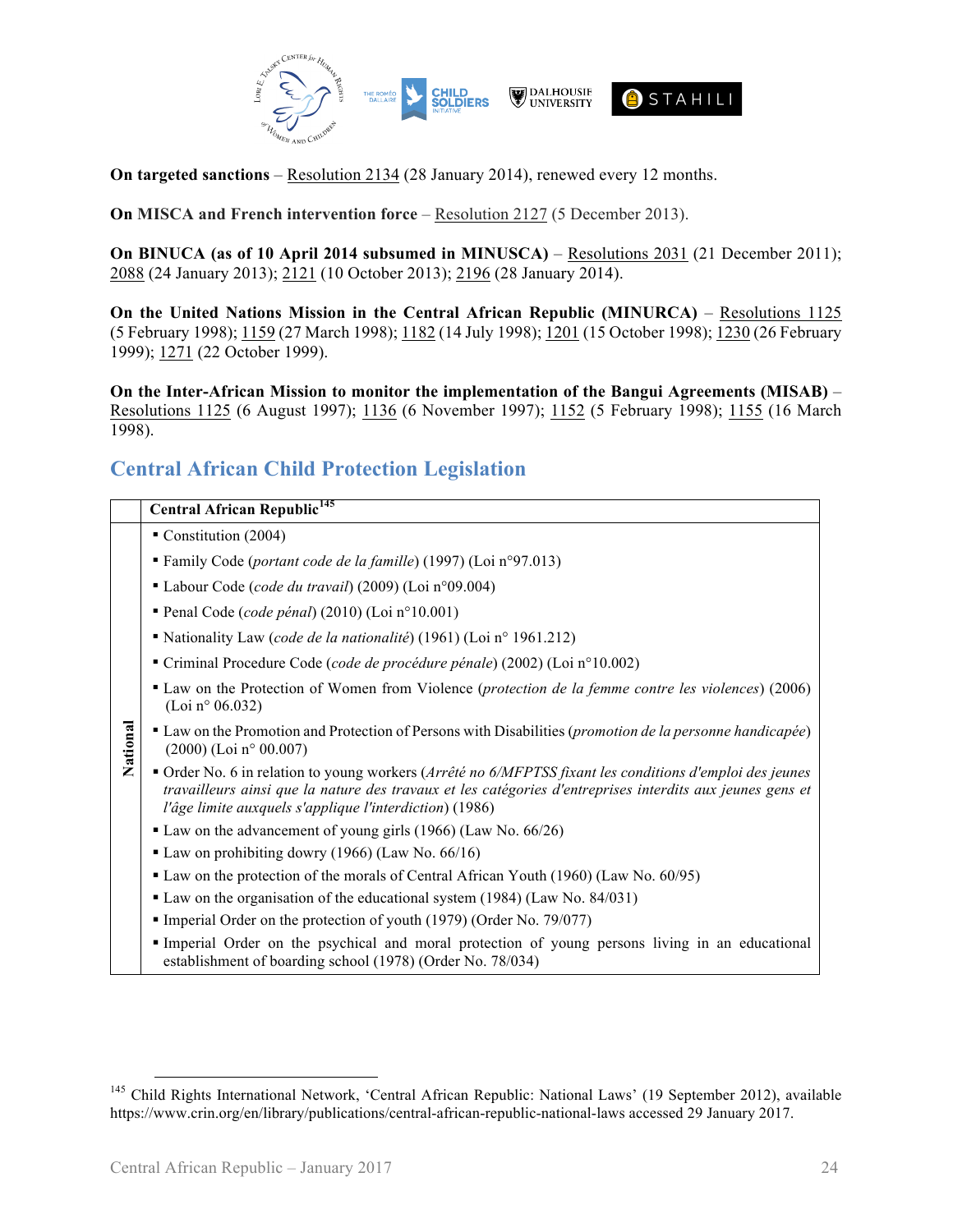

- Convention on the Rights of the Child (ratified 1992)
- Optional Protocol to the CRC on the Sale of Children, Child Prostitution and Child Pornography (ratified 2012)
- Protocol to Prevent, Suppress and Punish Trafficking in Persons, Especially Women and Children, supplementing the United Nations Convention against Transnational Organized Crime (2006)
- International Labour Organization Minimum Age Convention No. 138 concerning Minimum Age for Admission to Employment (2000)
- International Labour Organization Convention No. 182 (1999) concerning the Prohibition and Immediate Action for the Elimination of the Worst Forms of Child Labour (2000)
- International Covenant on Civil and Political Rights (acceded 1981)
- International Covenant on Social, Economic, and Cultural Rights (acceded 1981)
- International Convention on the Elimination of All Forms of Racial Discrimination (ratified 1971)
- **Example 12 Example 10 Central African Republic January 2017**<br>
Central African Republic January 2017<br>
Central African Republic January 2017<br>
Central African Republic January 2017<br>
Central African Republic Ja ▪ International Convention on the Elimination of All forms of Discrimination Against Women (acceded 1991)
	- International Convention against Torture and other Cruel and Inhuman or Degrading Treatment or Punishment (acceded 2016); including Optional Protocol
	- International Convention for the Protection of All Persons from Enforced Disappearance (acceded 2016)
	- International Convention on the Rights of Persons with Disabilities (ratified 2016)

#### **Treaties signed but not ratified**

Optional Protocol to the CRC on the Involvement of Children in Armed Conflict (signed 2010)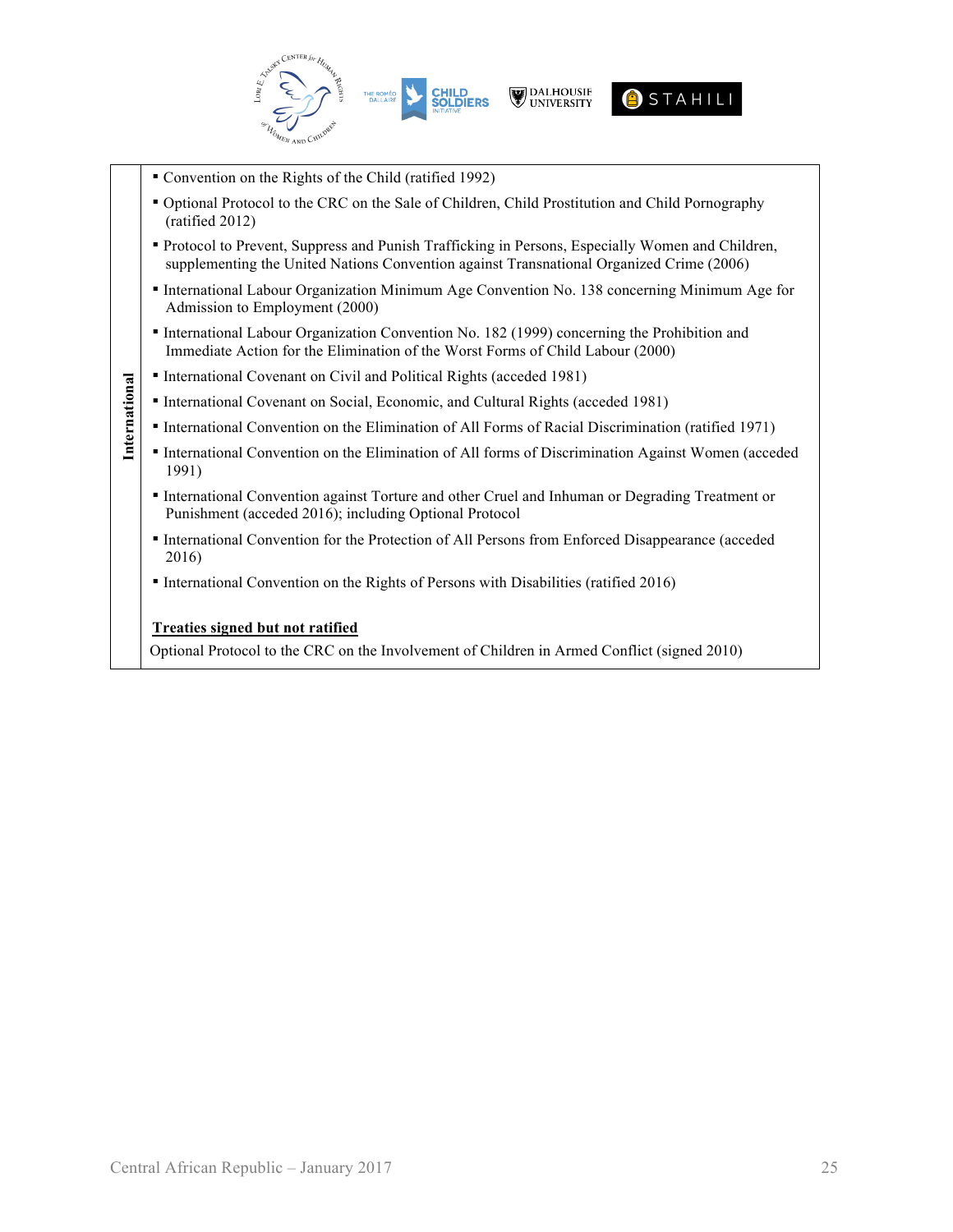

# **Annex III: Timeline of Notable Events<sup>146</sup>**

### **1958**

Territory of CAR gains internal self-governance within French Equatorial Africa.

### **1959**

Constitution adopted.

### **1960**

CAR becomes independent, David Dacko becomes first president.

### **1991**

Political parties are permitted to form.

### **1993**

October: Andre Kolingba loses to Ange-Felix Patassé in first democratic elections.

### **1996**

May: Soldiers stage mutiny over unpaid wages in Bangui. France sends troops to quell uprising and protect French citizens.

December: Factions in the FACA begin fighting and rebels seize key targets before a truce is reached.

### **1997**

January: Presidents of Gabon, Burkina-Faso, Chad, and Mali mediate a peace treaty between president Patassé of CAR and rebel forces, resulting in the Bangui Agreements.

August: French forces replaced by the Inter-African Mission to Monitor the Implementation of the Bangui Agreements (MISAB), with approval by the UN Security Council under Resolution 1125.

### **1998**

April: UN Mission in the Central African Republic (MINURCA) formed to replace French logistical support to MISAB which was phased out.

### **1999**

 <sup>146</sup> TimelinesDB, 'Events Related to CAR', available http://www.timelinesdb.com/ accessed 29 January 2017; BBC, 'Central African Republic profile – Timeline' (18 October 2016), available http://www.bbc.com/news/world-africa-13150044 accessed 29 January 2017; Security Council Report, 'Chronology of Events: Central African Republic' (19 January 2017), available http://www.securitycouncilreport.org/chronology/central-african-republic.php?page=10 accessed 29 January 2017.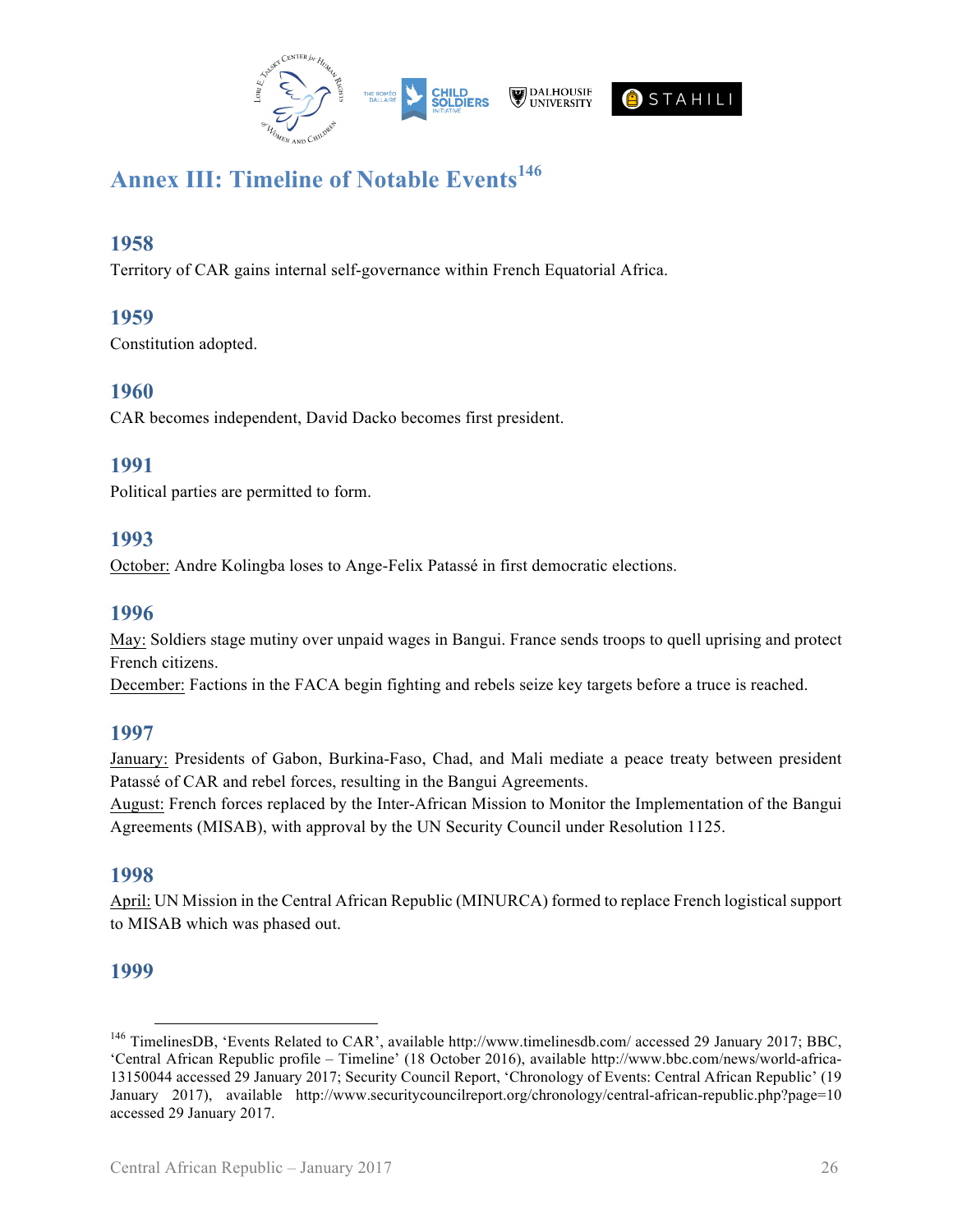

September: Patassé wins re-election with 51% per cent of the vote, but vote leaves parliament almost evenly split between Patassé's party and the opposition.

### **2000**

February: MINURCA replaced by UN Peacebuilding Support Office in the Central African Republic (BONUCA).

December: Civil servants stage strike over back-pay and accuse Patassé of mismanagement and corruption.

### **2001**

May: 59 people killed during a failed coup attempt lead by former president Kolingba. Coup fails as Patassé receives military support from Libyan and Chadian troops and Congolese rebels.

July: Jean-Pierre Lhomme, a UN security chief, is shot and killed in Bangui as he aids a fellow worker. November: Violent clashes occur during the attempted arrest of General Francois Bozizé over his accused involvement in the attempted coup in May. Thousands flee violence between units of the Presidential Guard units and forces loyal to Bozizé. Forces loyal to Bozizé fire mortar shells at the residence of the president.

### **2002**

February: Former defence minister Jean-Jacques Demafouth appears in a Bangui court to answer charges related to the coup attempt of May 2001.

August: Kolingba is convicted *in absentia* for his role in the 2001 coup attempt and sentenced to death. October: Libyan-backed forces help subdue an attempt by forces loyal to Bozizé to overthrow Patassé.

### **2003**

March: Bozizé-led forces take control of Bangui and Bozizé declares himself president. Patassé takes sanctuary in the French embassy.

June: Patassé flees to France after being granted asylum.

### **2004**

December: New constitution adopted.

### **2005**

May: Bozizé declared winner in run-off presidential election. August: Floods leave 20,000 homeless in capital of Bangui. September: Clashes intensify between rebel and government forces in the northwest of the country.

### **2006**

April: CAR requests the ICC to investigate former president Patassé for crimes against humanity. June: 33 people killed in rebel attack on army camp in the northeast.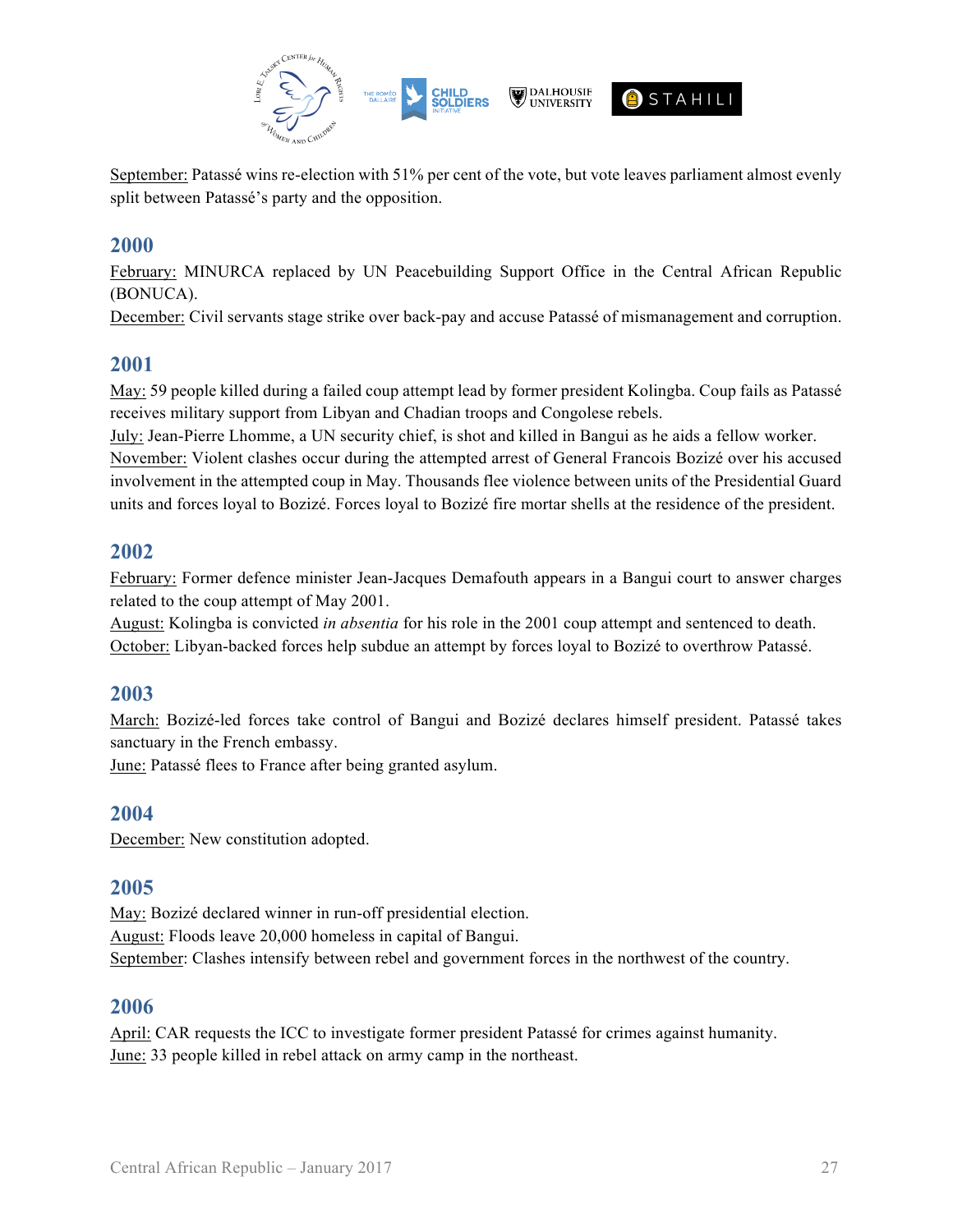

August: Former president Patassé found guilty *in absentia* of fraud and sentenced to 20 years hard labour. UN Security Council passes Resolution 1706, which mandates a multidimensional UN presence in Chad and the Central African Republic and requests recommendations.

October: Rebels seize town of Birao in northwest.

December: French forces begin to provide aerial support to CAR forces and bomb rebel holdings. UN Secretary-General reveals preliminary options for the UN operation in the CAR. FACA burns the home of two leaders of a Baptist church in retribution after they did the same to a pastor's house.

### **2007**

January: Rebels attack town in northwest CAR.

February: Abdoulaye Miskine, leader of UFDR, and Bozizé sign a peace accord in Libya. Miskine calls on rebel forces to lay down their arms. Police and troops use live ammunition to break up crowds in Bangui. Uganda's LRA crosses into the CAR. UN Secretary-General presents finalised options for the UN operation to Chad and the CAR over Chadian opposition.

March: Rebel forces again attack town of Birao.

April: Bozizé and UFDR leaders sign new peace accords including amnesty for UFDR members.

May: ICC announces investigation into crimes allegedly committed by former president Patassé between 2002 and 2003. In the northwest government forces burn hundreds of homes in retaliation for the killing of a local official. UNICEF releases report that the conflict is killing 420 children a week and the recent conflict had created close to 212,000 new refugees. Hundreds of refugees arrive in CAR from Darfur following attacks and air strikes on civilian populations there.

September: UN Security Council passes resolution authorising a peacekeeping force to protect civilians from violence spilling over from Darfur.

October: EU minsters approve deployment of 3,000 strong, one-year peace keeping force to the CAR. November: Initial MINURCAT forces deployed. Agreement between ICC and Government reached which includes the formation of a field office in Bangui.

### **2008**

January: Widespread civil servant and teacher strike paralyses government. UN Secretary-General appoints Victor Da Silva Angelo as special representative and head of MINURCAT. EU launches its peacekeeping force (EUFOR).

February: Ugandan LRA raids CAR.

March: EUFOR officially starts its yearlong deployment.

May: Government and rebel group APDR sign peace agreement.

June: Government and two of the main rebel groups, UFDR and APRD, sign peace agreement agreeing to disarm and demobilise rebel forces.

August: Rebel groups allowed to form new party, NAP, headed by former minister Jean-Jaques Demafouth September: CAR parliament adopts amnesty law for rebel fighters.

November: 13 soldiers killed in a rebel raid near Chadian border.

December: Former president Patassé returns from exile to participate in peace talks. Government-rebel peace deal envisages formation of consensus government and election in March 2010.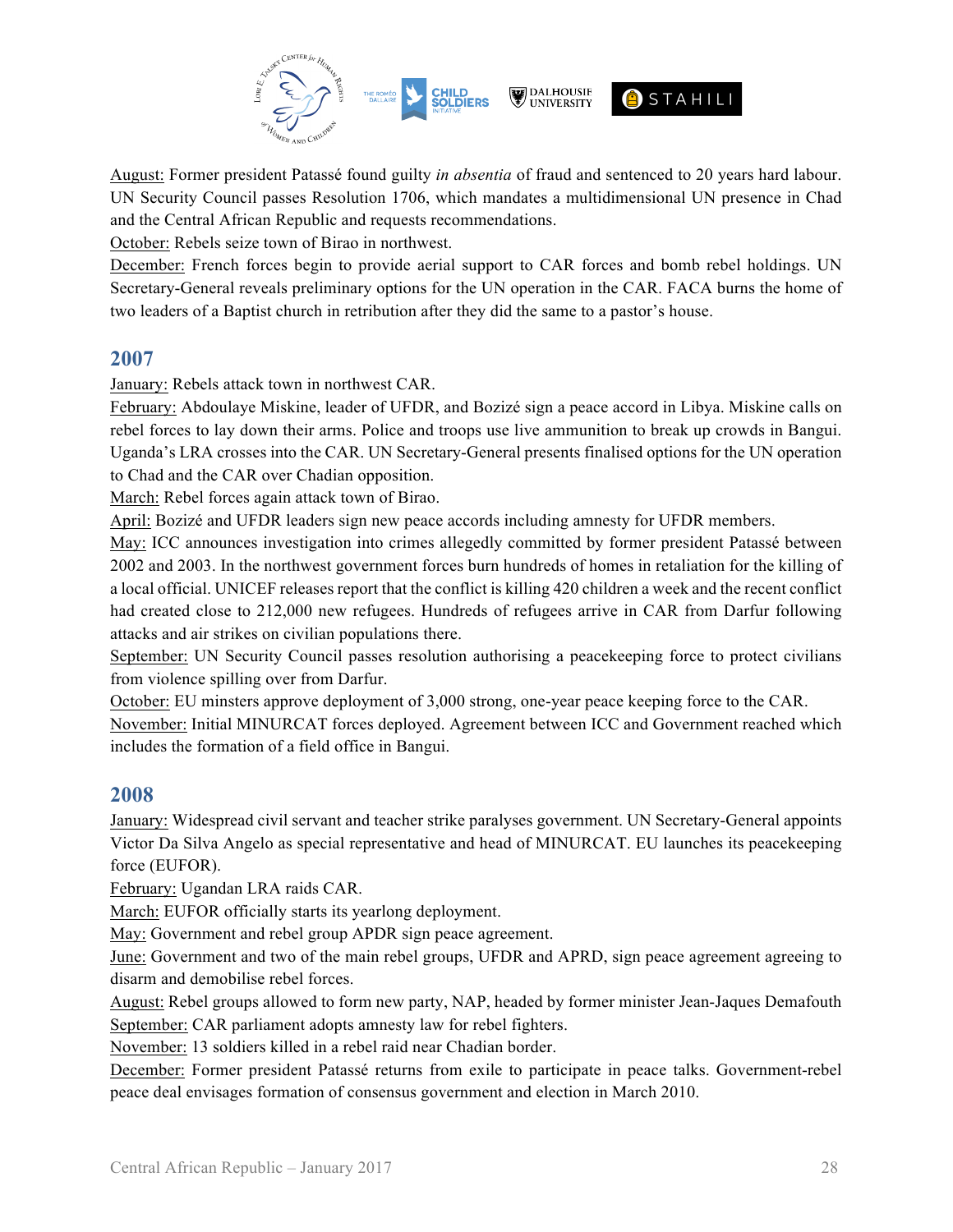

### **2009**

January: National unity government revealed. MINURCAT extended March 2010 and deployment of 5,200 person peacekeeping force to replace EUFOR authorized by UN Security Council.

February: 6,000 people flee into Chad after violence erupts between the Runga and Gulu ethnic groups.

March: EUFOR replaced by UN peacekeepers.

August: Several attacks by LRA continue to displace persons in the CAR.

September: Ugandan forces pursue the LRA in CAR.

October: Patassé permanently returns from exile.

November: Convention of Patriots for Justice and Peace (CPJP) takes town of Ndele, only to be driven back by government forces.

### **2010**

April: Election postponed, extending Bozizé's term until elections can be held.

May: UN votes to withdraw a UN force from Chad and CAR.

July: Rebels again attack the town of Birao.

November: Ex-DRC vice-president Jean-Pierre Bemba goes on trial at International Criminal Court for war crimes and crimes against humanity committed in the CAR between 2002 and 2003.

December: MINURCAT completes its withdrawal from Chad and CAR.

### **2011**

January: Presidential elections held, Bozizé wins re-election. Opposition leaders pull representatives from election body claiming fraud.

May: In the second round of election, Bozizé's party wins 61 of 105 seats despite the opposition boycotting the vote.

June: CPJP and government sign a ceasefire agreement.

July: Government and a breakaway group of the CPJP sign a peace deal.

September: Violence erupts in town of Bria, the primary mining hub, between CPJP members and former UFDR members.

October: Peace pact between CPJP, UFDR, and government ends violence centred on the country's diamond minds.

### **2012**

January: Former minister and rebel leader Jean-Jaques Demafouth arrested for trying to destabilise the country.

February: US Special Forces are deployed to assist in fight against LRA.

March: AU deploys forces to search for LRA leader Joseph Kony.

November: New Séléka rebel coalition rapidly takes control of northern and central CAR coming within 60 miles of the capital.

### **2013**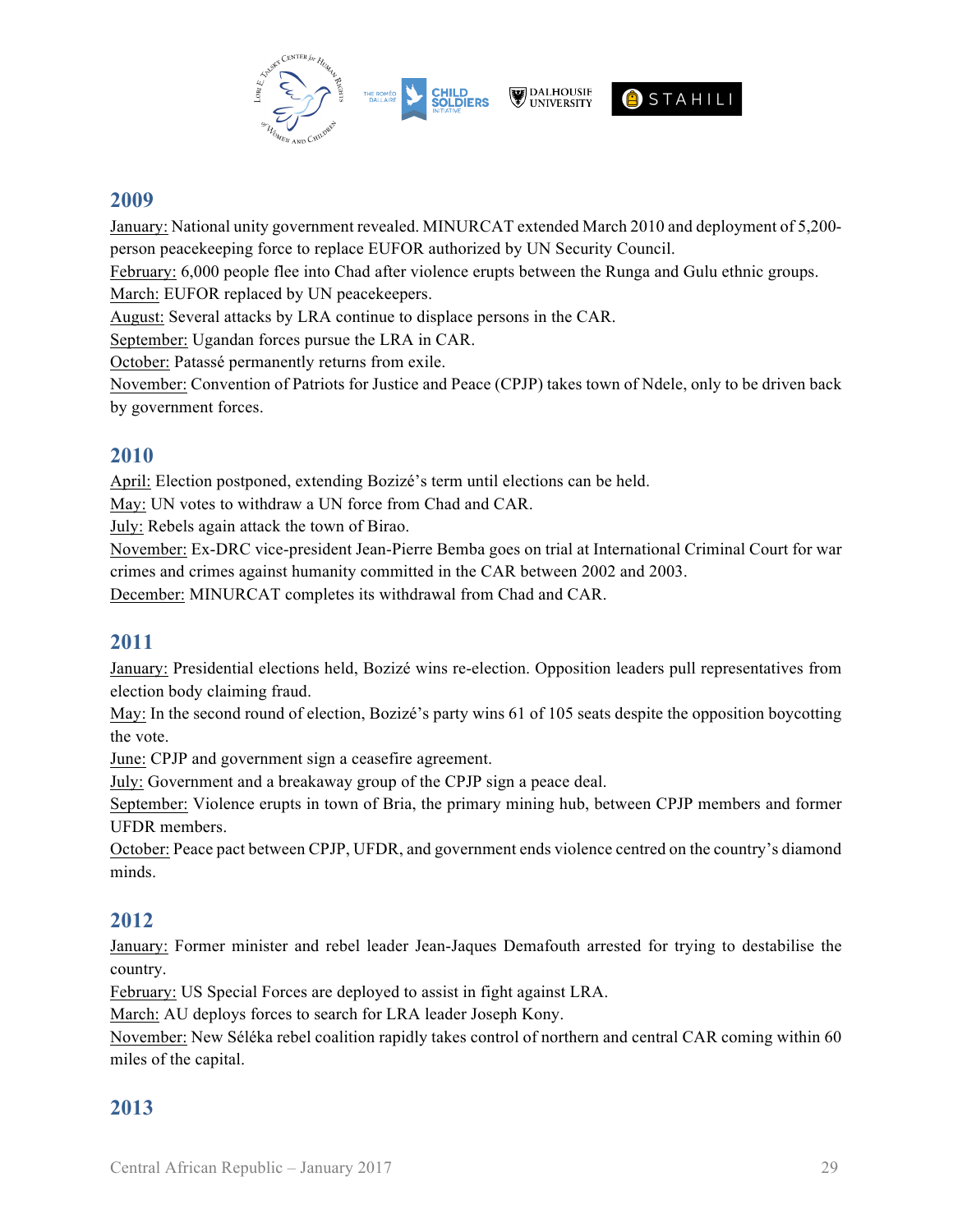

January: UN Security Council adopts Resolution 2088 extending BINUCA. A ceasefire is reached between government and the Séléka coalition.

March: Rebels break peace accord and take control of the capital Bangui. Bozizé flees to Cameroon. August: Rebel leader Michel Djotodia sworn in as president.

September: Djotodia dissolves the coalition.

November: Fighting escalates between the Muslim Selaka rebels and Christian self-defence militias in northern CAR.

December: France expands its military presence to 1,600 troops. US Secretary of State Chuck Hagel orders American troops from Burundi to CAR. UN Security Council adopts resolution 2127 permitting the deployment of an AU International Support Mission to the CAR (MISCA). Hundreds die due to the sectarian violence in Bangui alone.

### **2014**

January: President Michel Djotodia resigns and goes into exile in Benin and is replaced by Catherine Samba-Panza. The UN Security Council renews BINUCA's mandate and authorises the deployment of EU forces. EU ministers send 1,000 soldiers to help stabilise the country as sectarian violence continues.

February: Muslim population forced to flee from Bangui. Amnesty International calls exodus of the Muslim population 'ethnic cleansing'. France increases ground troops from 400 to 2,000. Over 28,000 people flee CAR in this month alone.

April: UN Security Council approves deployment of 12,000 peacekeeping troops to CAR with resolution 2149 creating the UN Multidimensional Integrated Stabilization Mission in the Central African Republic (MINUSCA).

May: UN Security Council announces sanctions against former president Bozizé, anti-balaka leader Levy Yakete, and the Séléka's number two, Nourredine Adam. Chad closes its shared border with the CAR. July: Seléka and anti-balaka forces agree to tentative ceasefire.

August: Mahamat Kamoun announced as interim prime minister of transitional government. Kamoun is the first Muslim to hold the post of prime minster in the CAR.

### **2015**

January: The CAR government rejects a ceasefire agreement negotiated in Kenya between two militia groups because they were not involved in the negotiations. UN accuses Christian militia of ethnic cleansing. May: Rival militia groups agree to release children used in the militia camps including the soldiers; some three hundred and fifty children are released. Prosecutors in France open investigation into alleged abuse of children by French soldiers.

August: UN Secretary-General Ban Ki-moon fires General Babacar Gaye head of the MINUSCA due to MINUSCA's handling of sexual and other misconduct allegations.

September: Communal clashes restart in the capital after Muslim taxi-driver is attacked. Transitional government approves new constitution.

December: New constitution approved in referendum. Elections proceed peacefully.

### **2016**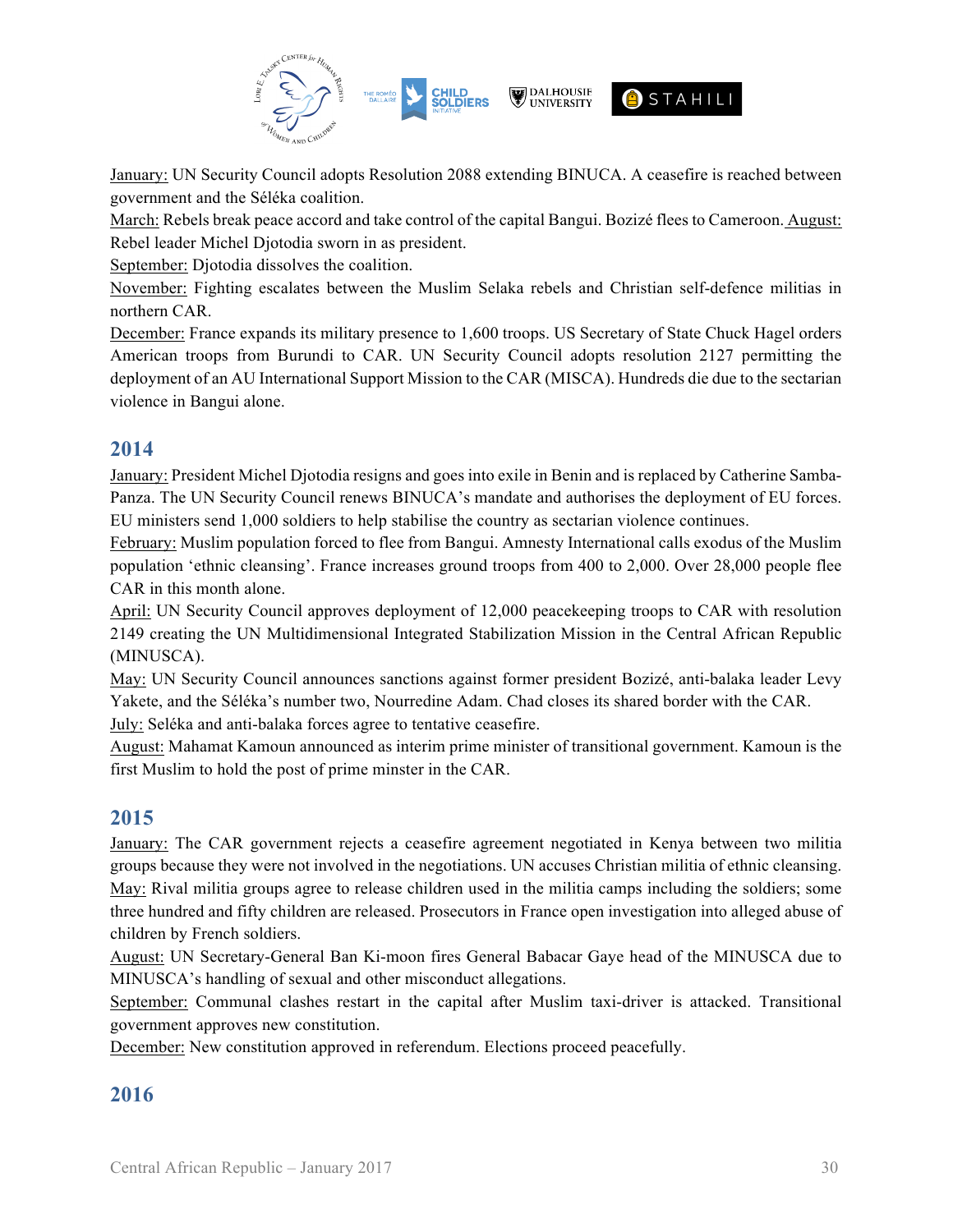

January: Voting results annulled by courts due to irregularities.

February: New elections held in vote to restore democracy.

March: Faustin-Archange Touadera declared winner of the February election and takes office. Ex-DRC vice-president Jean-Pierre Bemba and President and Commander-in-chief of the *Mouvement de liberation du Congo* (MLC) found guilty of two counts of crimes against humanity and three counts of war crimes committed in the CAR from October 2002 to March 2003.

June: Jean-Pierre Bemba is sentenced to 18 years imprisonment. Civilians killed in Bangui and six police officers abducted by a group of militiamen. Civilians killed in Batangafo in armed clashes between a group of former Séléka rebels and pastoralists.

July: Kidnappings by Lords Resistance Army reportedly on increase in CAR at a time Uganda is considering withdrawing troops.

September: The United Nations reports that the violence is continuing and has a widespread effect.

November: Fighting over a period of a week between two factions of the ex-Séléka at the end of November reportedly results in 85 killed, and nearly  $11,000$  displaced from the town of Bria.<sup>147</sup>

<sup>147</sup> Security Council Report, 'Monthly Forecast: Central African Republic', available http://www.securitycouncilreport.org/central-african-republic/ accessed 29 January 2017.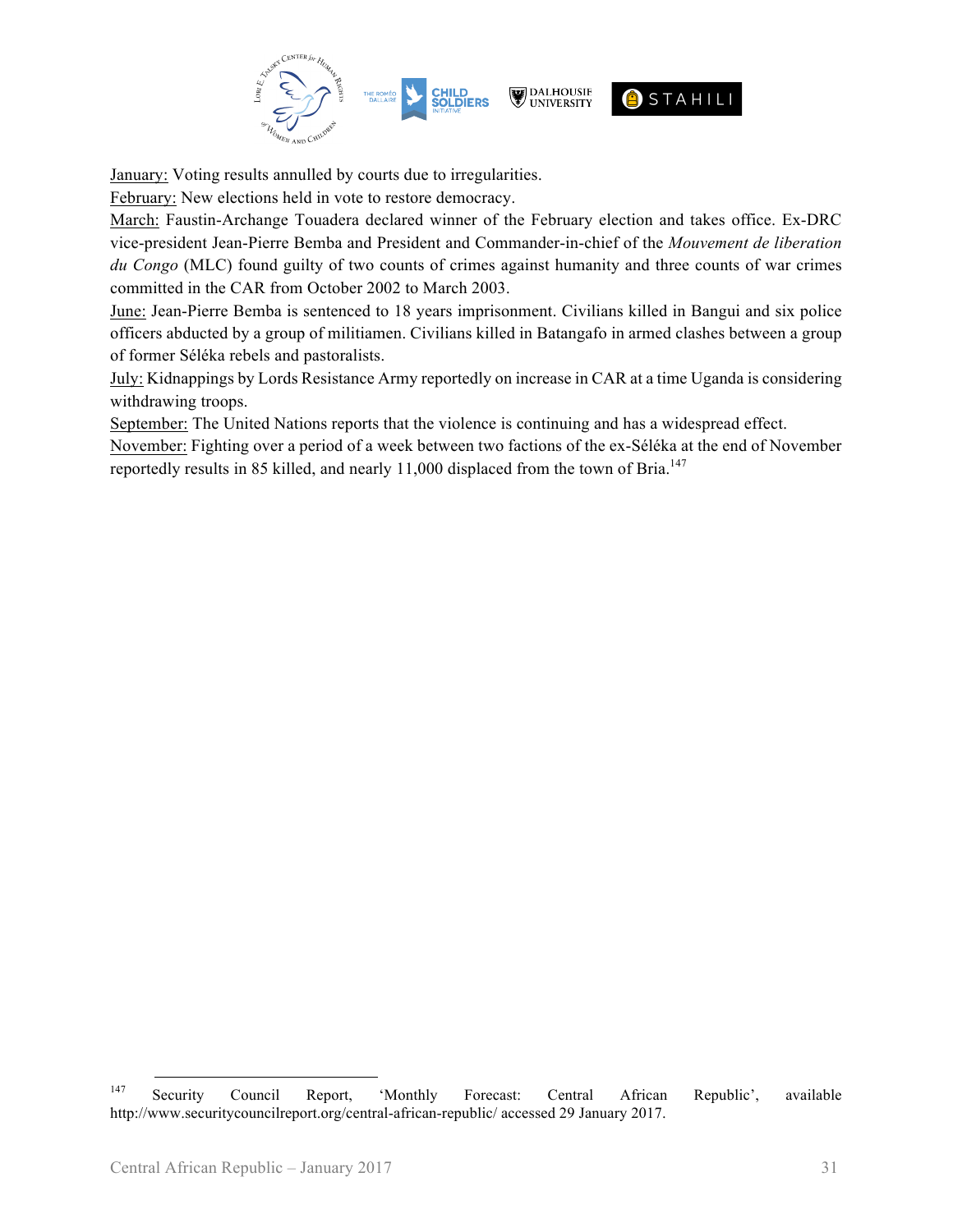

# **ANNEX IV: RECOMMENDED READING**

Amnesty International, 'Central African Republic: Ethnic cleansing and sectarian killings' (12 February 2014).

Human Rights Watch, 'Central African Republic: Amid Conflict, Rape' (17 December 2015).

Human Rights Watch, 'Central African Republic: Mayhem by New Group' (20 December 2016).

Human Rights Watch, 'Central African Republic: Muslims Forced to Flee*'* (12 February 2014).

Human Rights Watch, 'World Report 2017: Events of 2016' (2017).

Human Rights Watch, 'World Report 2016: Events of 2015' (2016).

International Criminal Court, 'Situation in the Central African Republic II: Article 53(1) Report Executive Summary' (24 September 2014).

Marie Deschamps, Hassan B. Jallow, Yasmin Sooka, 'Taking Action on Sexual Exploitation and Abuse by Peacekeepers: Report of an Independent Review on Sexual Exploitation and Abuse by International Peacekeeping Forces in the Central African Republic' (17 December 2015).

Save the Children, 'Caught in a Combat Zone: The urgent need to demobilise children from armed groups in the Central African Republic' (16 December 2014).

United Nations Security Council, 'Children and Armed Conflict: report of the Secretary-General', UN Doc. S/2016/360 (20 April 2016).

United Nations Security Council, 'Conflict-related sexual violence', UN Doc. S/2015/203 (23 March 2015).

United Nations Security Council, 'Letter dated 19 December 2014 from the Secretary-General addressed to the President of the Security Council transmitting the final report of the International Commission of Inquiry on the Central African Republic', UN Doc. S/2014/928 (22 December 2014).

United Nations Security Council, 'Letter dated 28 October 2014 from the Panel of Experts on the Central African Republic established pursuant to Security Council resolution 2127 (2013) addressed to the President of the Security Council transmitting the final report of the Panel prepared in accordance with paragraph 59(c) of the resolution', UN Doc. S/2014/762 (29 October 2014).